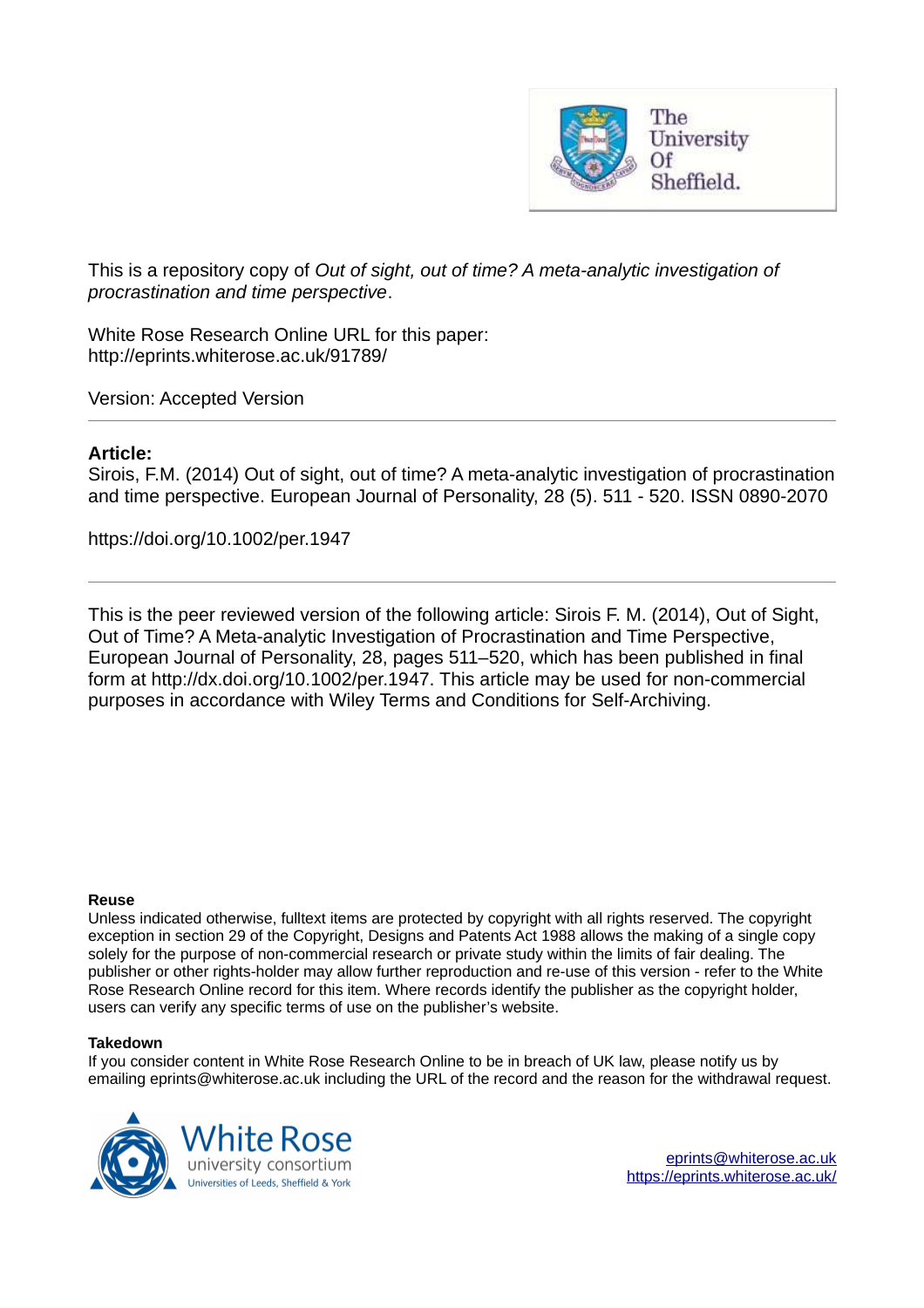## RUNNING HEAD: Procrastination and Time Perspective

## **Please cite as:**

Sirois, F. M. (2014). Out of sight, out of time? A meta-analytic investigation of procrastination and time perspective. *European Journal of Personality*, *28*(5), 511-520. doi:10.1002/per.1947

# Out of Sight, Out of Time? A Meta-Analytic Investigation of Procrastination and Time Perspective

Fuschia M. Sirois

Bishop's University

*European Journal of Personality*

Available online at: http://onlinelibrary.wiley.com/doi/10.1002/per.1947/abstract

Correspondence concerning this article should be addressed to Fuschia M. Sirois, PhD, Department of Psychology, University of Sheffield, 309 Western Bank, Sheffield, S10 2TP, United Kingdom. Email: f.sirois@sheffield.ac.uk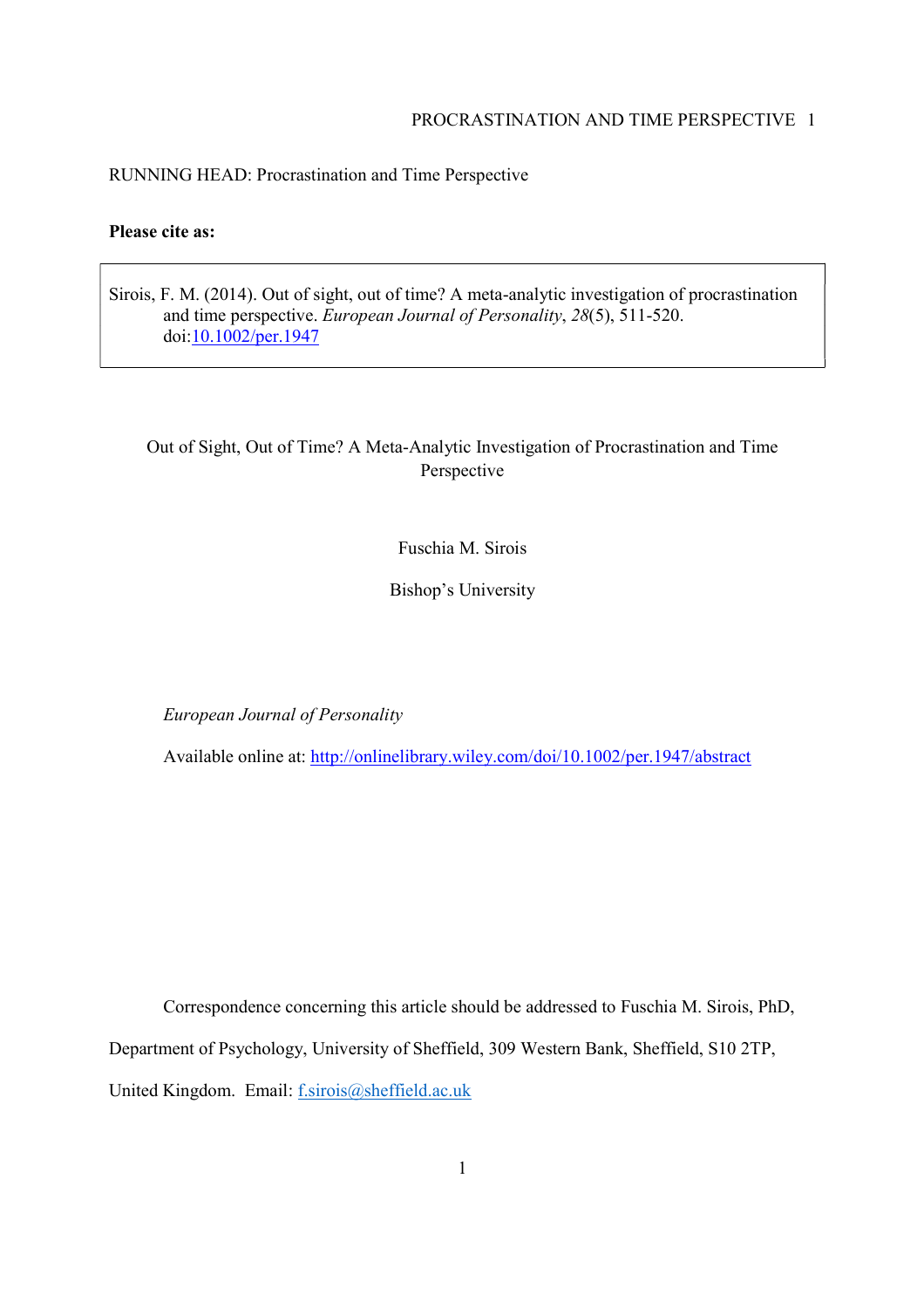#### **Abstract**

Recent theory suggests that trait procrastination is a form of temporal self-regulation failure that reflects a disjunction between the present and future self. Yet research to date is sparse and inconsistent regarding the nature of the associations of procrastination with time perspective. The current study aimed to meta-analytically summarize the evidence to date to address the question of how procrastination is linked to future and present time perspective, and to test whether stress and positive affect explained the link between procrastination and future time perspective. A search of the available literature yielded six published studies and three unpublished studies which were combined with five unpublished data sets for a total of fourteen samples with 4,312 participants. The meta-analysis revealed that procrastination had a moderate and significant negative association with future time perspective, and a small but significant positive association with present time perspective. Mediation analyses across two of the samples found that high stress and low positive affect explained in part the association between procrastination and future time perspective. Overall, these findings support the notion that procrastinators focus less on the future and highlight the dynamic interrelations of affect and cognition that underlie procrastinators' intertemporal choices.

Keywords: procrastination, time perspective, meta-analysis, stress, positive affect.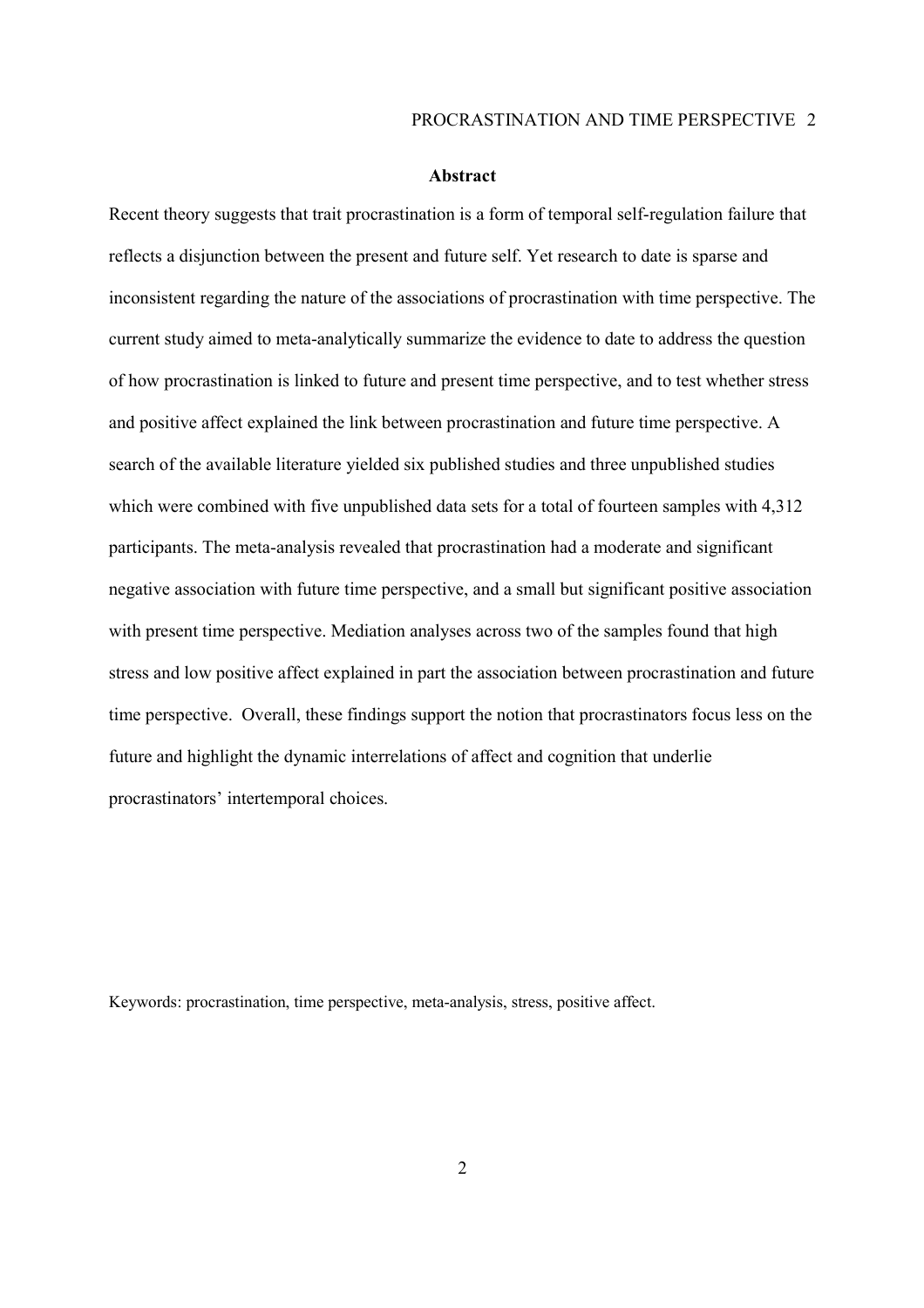As a temporally bound behaviour, procrastination involves a breakdown in selfregulation that has consequences not only for the present self, but also the future self (Sirois  $\&$ Pychyl, 2013). Yet mounting evidence suggests that procrastinators are less concerned with the future than they are with the present (Díaz-Morales, Ferrari, & Cohen, 2008; Ferrari & Díaz-Morales, 2007), despite the considerable consequences of this short sightedness for their health and well-being (Sirois, 2007). Indeed, research suggests that taking a balanced time-perspective and focusing on the past, present, and future equally, may be optimal for health and well-being (Boniwell, Osin, Linley, & Ivanchenko, 2010; Drake, Duncan, Sutherland, Abernethy, & Henry, 2008). This lack of considering the future is akin to having low levels of future time-perspective, that is, less tendency to consider the future implications of present choices (Zimbardo & Boyd, 1999). Less clear are the reasons for procrastinators' lack of considering the future during the volitional breakdown which leads them to unnecessarily delay previous intentions to start or complete important and necessary tasks. This is intriguing because on the surface considering the negative future consequences of procrastinating would seem a reasonable way to curtail the poor intertemporal choices that result in needless delay. However, if procrastination is viewed as resulting primarily from problems related to short-term mood regulation, then it is possible that the cognitive shifts in focus arising from the negative affective states associated with procrastination may interfere with taking a broader, more future-oriented view of current pending tasks.

The current paper addresses the question of how and why trait procrastination is linked to time perspective by first meta-analytically summarizing the evidence to date regarding the magnitude of the associations between trait procrastination and both future and present time perspectives. Next, the possible role of two affective states, perceived stress and low positive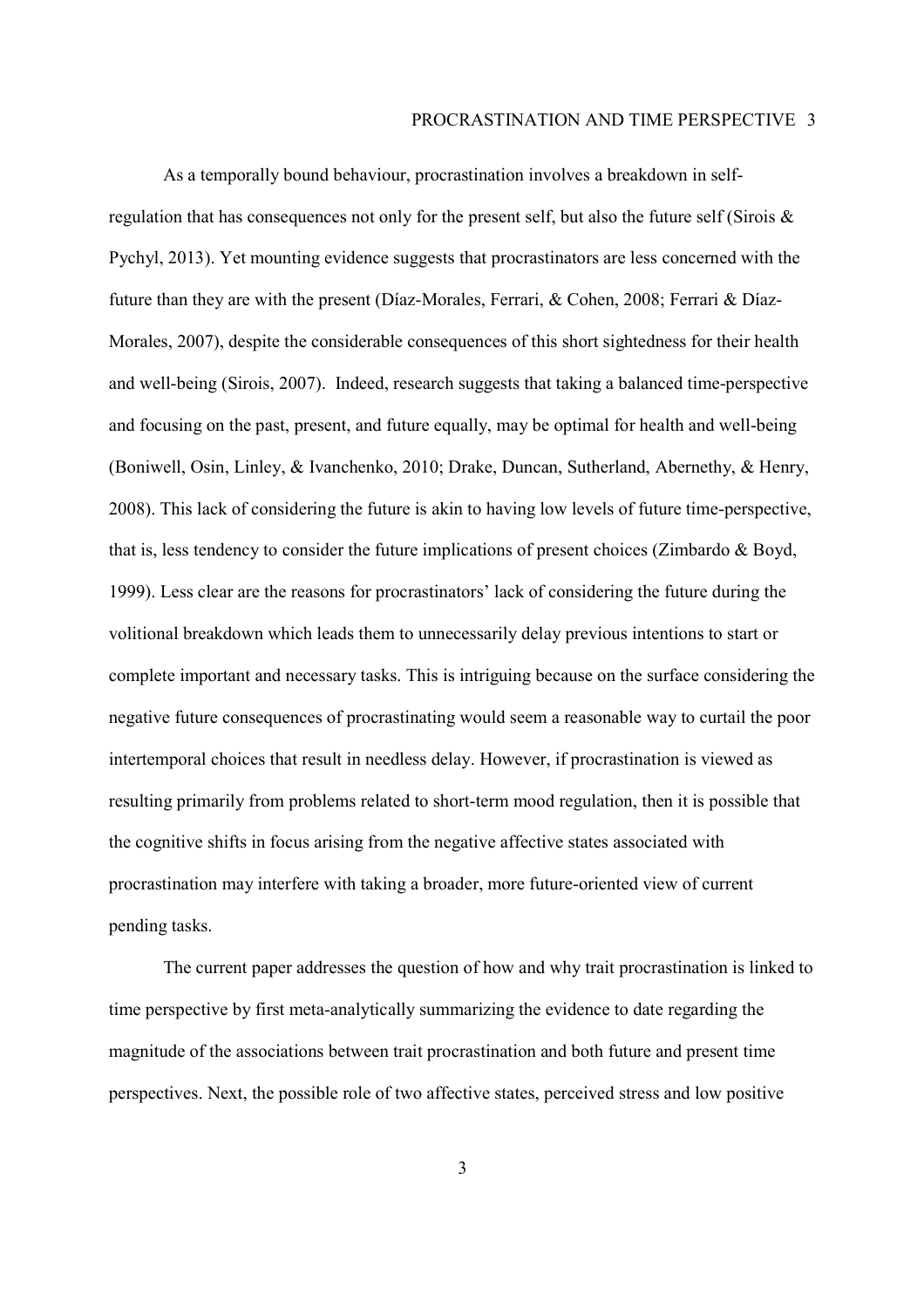affect, for explaining these effects with respect to future time perspective are explored. As will be discussed, neuroscience perspectives on the effects of stress on cognition (Davis & Whalen, 2001; LeDoux, 2000) and theoretical accounts of the role of positive emotions in undoing the effects of stress by broadening thought-action repertoires (Fredrickson, 2001), converge to support this proposition.

## **Procrastination and Time Perspective**

Procrastination can be conceptualized as the voluntary delay of important and necessary tasks despite knowing that one will be worse off for doing so (Lay, 1986; Steel, 2007), that involves prioritizing the regulation of present mood at the expense of future mood and consequences (Sirois & Pychyl, 2013). The temporal aspects of procrastination become more evident when we consider that procrastination is most likely to occur for tasks that have distal rewards or that are unpleasant, challenging, or tedious and therefore elicit negative emotions (for a review see Sirois & Pychyl, 2013). Task avoidance when combined with poor self-control becomes a way of regulating current mood by escaping the negative affect or lack of positive rewards associated with current tasks and replacing these tasks with more pleasurable and enjoyable ones. When this form of temporal self-regulation failure becomes a frequent way of responding to tasks that are viewed as difficult (Pychyl, Lee, Thibodeau, & Blunt, 2000) or without immediate reward (Schouwenburg & Groenewoud, 2001), procrastination can be viewed as a relatively stable behavioural tendency with trait-like qualities.

Given the temporal nature of procrastination it is reasonable to expect that procrastination may be differentially associated with individual differences in cognitive time frames or time perspectives. Zimbardo and Boyd (1999) propose that time perspectives (past, present, and future) reflect non-conscious processes involving how the flow of experiences are assigned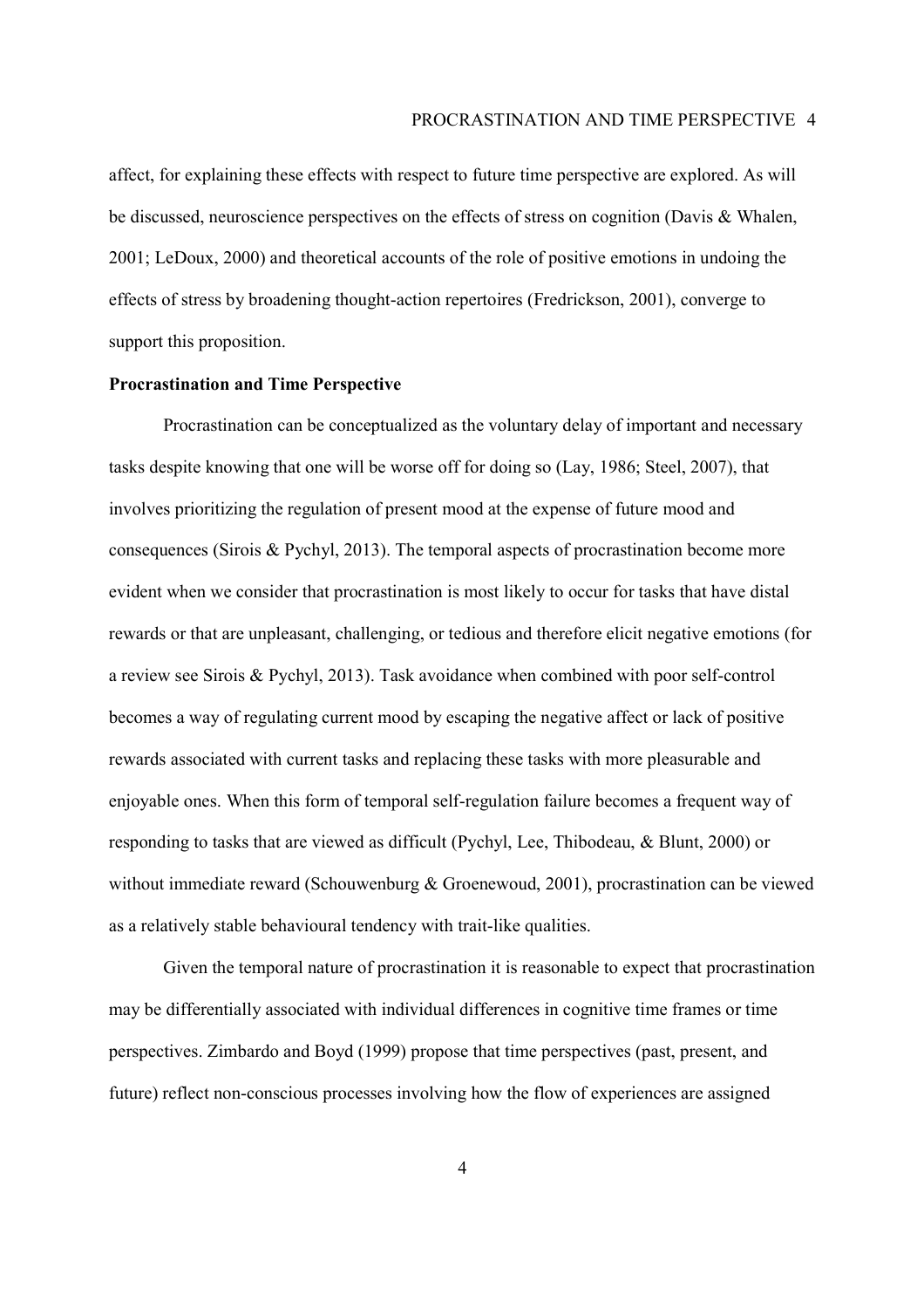temporal categories to create order, structure, and meaning to these events. When an individual develops a tendency to emphasize one temporal frame over others repeatedly and habitually while making decisions, the favoured temporal frame can become a cognitive temporal bias. Continued and chronic overuse of this time frame can become a dispositional style that guides daily decisions across a number of domains. According to this view of time perspective, a present oriented time perspective can also have a negative (fatalistic) or positive (hedonistic) affective valence, with the latter reflecting a focus on present pleasure seeking with less concern for the future consequences of this hedonistic orientation (Zimbardo & Boyd, 1999). If we view procrastination as an instance of self-control failure and task avoidance driven by short-term mood regulation or "giving in to feel good" (Tice  $&$  Bratslavsky, 2000), then a focus on immediate rewards and pleasures or having a present hedonistic time orientation seems likely. Although future time perspective is not simply the inverse of a present time perspective (Zimbardo  $\&$  Boyd, 1999), waiting until the last minute to try and complete important tasks along with a disregard for the implications of such actions for one's future self (Sirois  $& Pychyl$ , 2013) are clear indicators that procrastinators may be less likely to use a future time orientation to guide their decisions and actions.

The few published studies on the links between procrastination and time perspective support the notion that trait procrastination is characterized by a disjunction between the present and the future with respect to cognitive temporal focus. Using the Zimbardo Time Perspective Inventory (ZTPI; Zimbardo & Boyd, 1999), three studies have found that procrastination is positively associated with a present-hedonistic time orientation, and negatively associated with a future time orientation (DÌaz-Morales et al., 2008; Ferrari & DÌaz-Morales, 2007; Jackson, Fritch, Nagasaka, & Pope, 2003). However, a fourth study using the Temporal Orientation Scale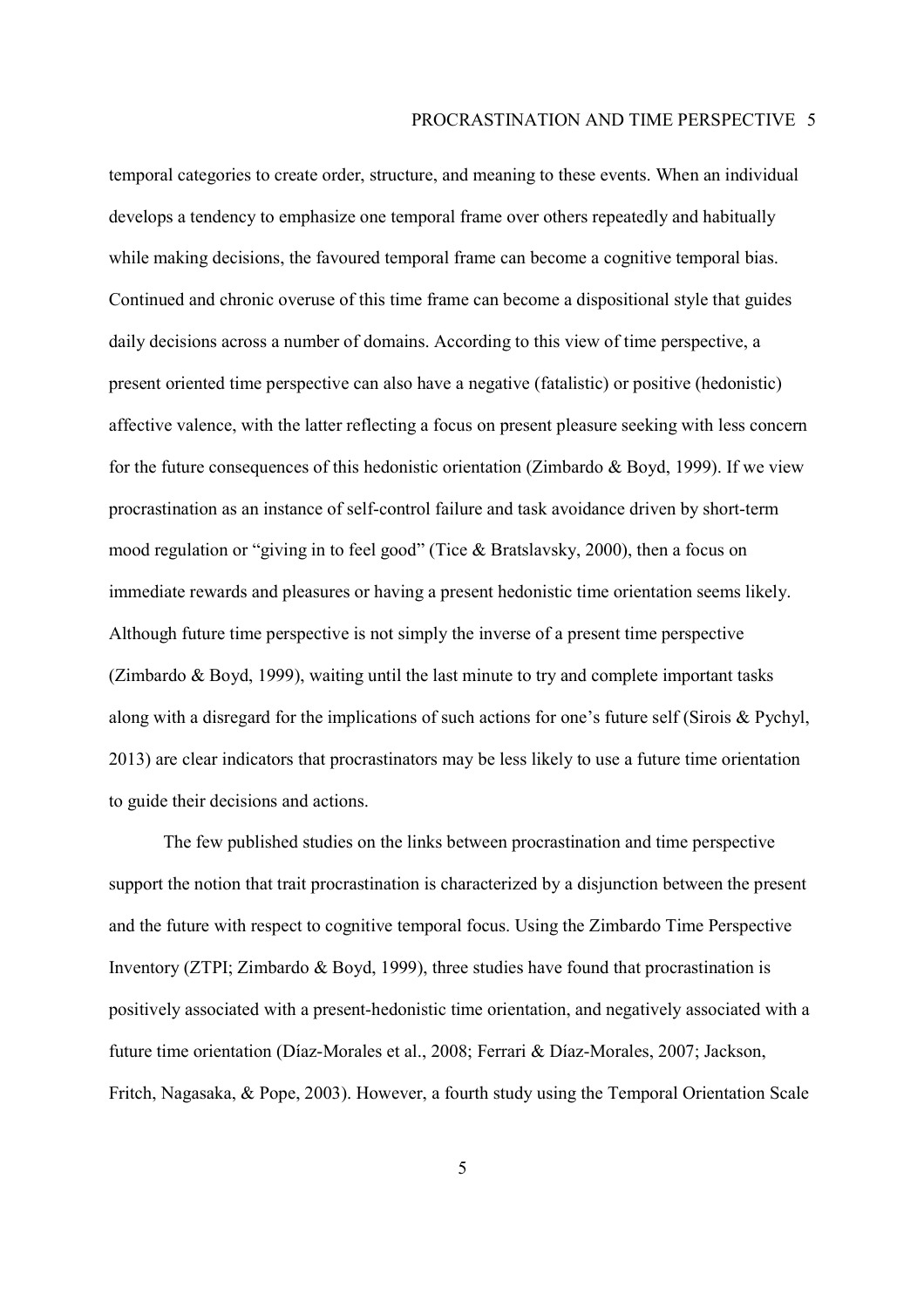(Jones, Banicky, Lasane,  $\&$  Pomare, 1996) which assesses the three basic time orientations – past, present, and future  $-$  found the expected negative association with future time orientation but failed to find a significant association between procrastination and present time-orientation (Specter & Ferrari, 2000). Similarly, a study using a short version of the ZTPI found that procrastination was negatively associated with future time orientation but was unrelated to a present hedonistic time perspective (Gupta, Hershey, & Gaur, 2012). Finally, a study using the consideration of future consequences scale (CFC; Strathman, Gleicher, Boninger, & Edwards, 1994), a measure of future time orientation, found the expected negative association with procrastination (Sirois, 2004b).

Taken together, this research suggests a link between procrastination and low levels of future time perspective, but that the links between procrastination and present time perspective are less consistent. Measurement issues regarding the way present time perspective and procrastination are measured may partially explain the inconsistencies. For example, among the studies noted above, two different time perspective and three different trait procrastination scales were used. Moreover, there is considerable variability in the magnitude of the associations between procrastination and both future and present time perspective in the published studies to date suggesting that measurement and sampling issues may impact these effects. Understanding the extent to which procrastination is linked to time perspective as well as the factors that may explain these links can have important implications for conceptualizing and designing interventions for addressing the temporal issues associated with procrastination. Taking a more comprehensive view of the links between procrastination and time perspective also addresses the call by researchers to better understand the role of personality factors in time perspective (Zacher & de Lange, 2011).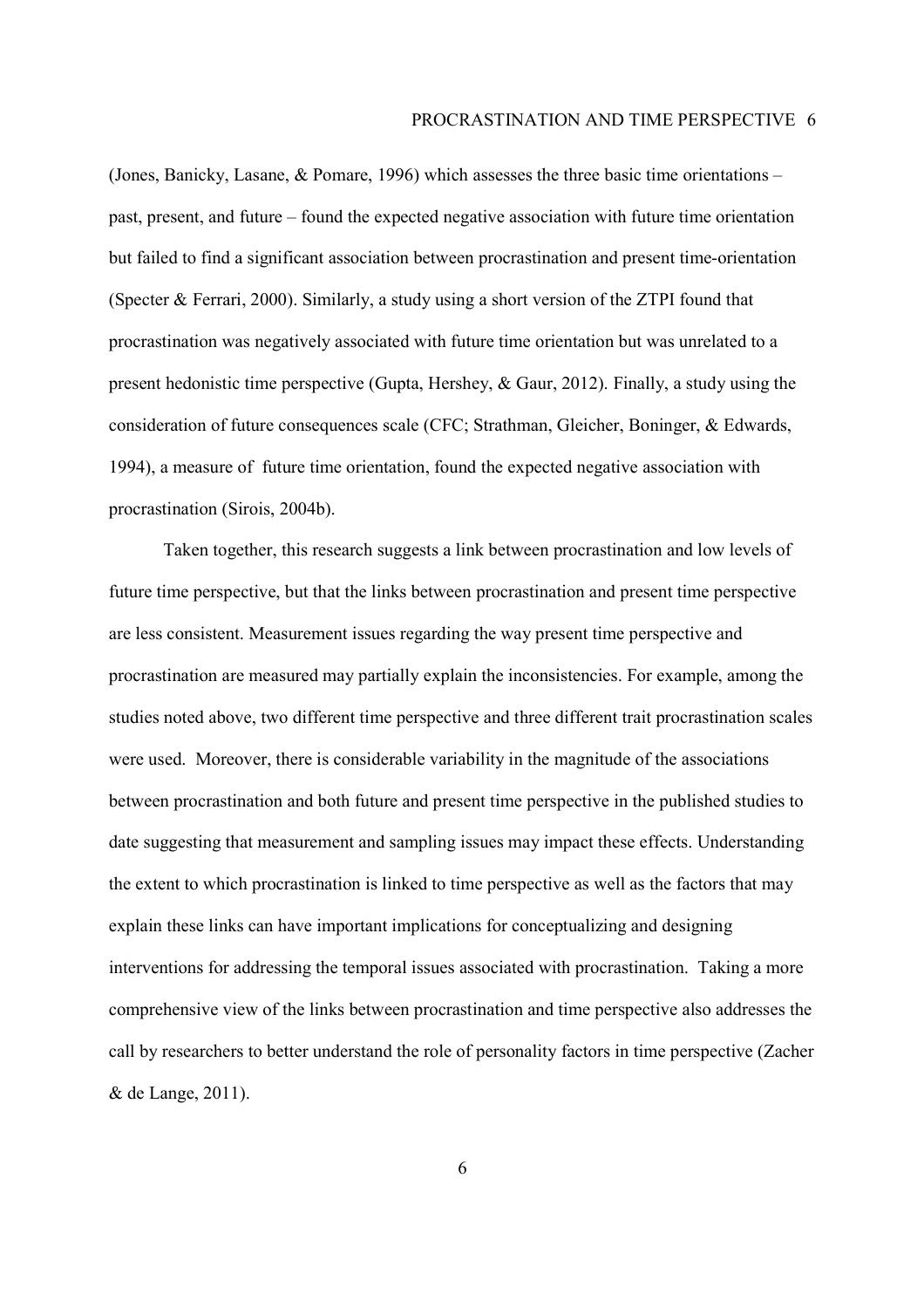#### **The Role of Stress and Positive Affect in Time Perspective**

 The question of why procrastinators have less concern for the future than they do for the present may be answered by considering the role of stress. A growing body of research indicates that procrastination is associated with high levels of stress (Flett, Blankstein, & Martin, 1995; Rice, Richardson, & Clark, 2012; Sirois, 2007; Sirois, Melia-Gordon, & Pychyl, 2003; Tice & Baumeister, 1997), and that this stress may be partially self-generated (Sirois, 2013a). Procrastinators have difficulty detaching from negative feelings and take a judgmental, critical, self-blaming approach to their own inadequacies which exacerbates their stress (Sirois, 2013a; Sirois & Stout, 2011; Sirois & Tosti, 2012). In addition, these negative self-evaluative thoughts can resemble rumination and lead to a pre-occupation with personal flaws and past procrastination that can contribute to both increased stress (Flett, Stainton, Hewitt, Sherry, & Lay, 2012) and perhaps a lack of concern for the future because their focus is directed to other temporal frames. For example, acute stress initiates a cascade of neurophysiological responses that includes activation of brain areas involved in attentional, emotional, and behavioural changes which function to redirect resources to promote adaptation to the perceived threat (Davis & Whalen, 2001; McEwen, 2007). Among these, the amygdala plays a central role by increasing moment to moment vigilance towards threatening stimuli and in the experience of threat-related fear and anxiety (Davis & Whalen, 2001). In effect, this stress response orients one's focus away from distal and towards immediate concerns and threats to initiate coping efforts (LeDoux, 2000). For the procrastinator this may mean focusing on more pleasurable present alternatives regardless of their future consequences as a way to avoid pending challenging tasks and the negative self-evaluations that they elicit.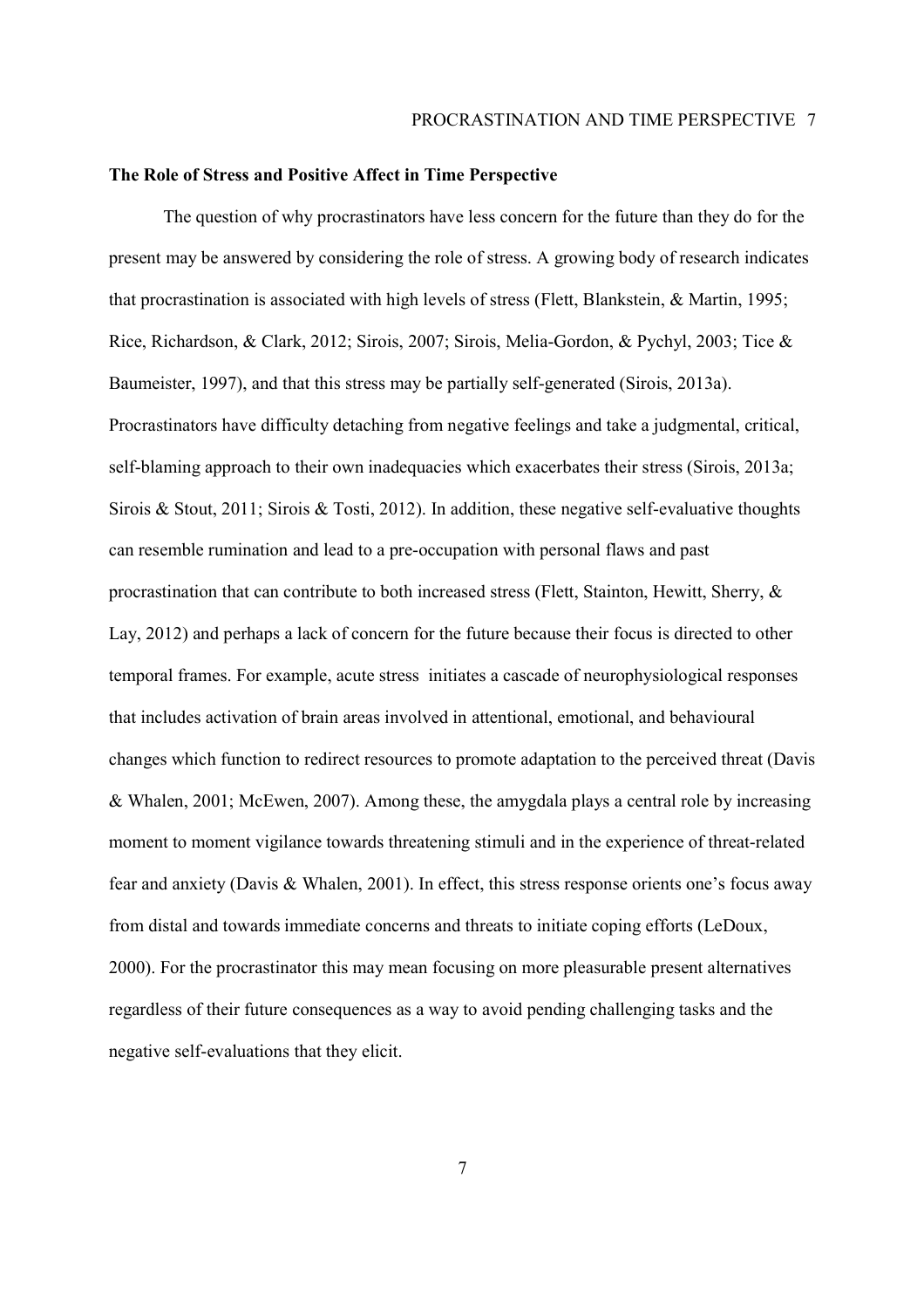Alternatively, low positive affect may also explain why procrastination is associated with less focus on the future time. According to the broaden and build model of positive emotions (Fredrickson, 1998), positive emotional states such as joy, enjoyment, and contentment undo the narrowing of focus function of stress and negative emotions by broadening an individual's momentary thought-action repertoire. In short, positive emotions serve to broaden the scopes of attention and cognition and may therefore be conducive towards taking a more future oriented perspective. In support of this notion, future time perspective is associated with higher levels of positive affect and well-being (Zimbardo & Boyd, 1999). Although procrastination has been primarily examined with respect to its links with negative affective states such as anxiety and depression (Ferrari, 1991; Haycock, McCarthy, & Skay, 1998; Lay, Edwards, Parker, & Endler, 1989; Martin, Flett, Hewitt, Krames, & Szanto, 1996; Senecal, Koestner, & Vallerand, 1995), there is some evidence that trait procrastination is associated with low levels of positive affect which in turn can promote procrastination. For example, in a longitudinal study of adults trying to make intended healthy changes, trait procrastination was associated with lower levels of positive affect about making the healthy changes which in turn predicted being less likely to succeed in following through making the changes (Sirois  $\&$  Giguère, 2013). Taken together, this research provides some basis for the proposition that procrastinators' low levels of positive affect may make shifting their cognitive orientation from a narrow, present-oriented focus into a broader, more future oriented perspective a challenge.

## **The Current Research**

Theory and research to date support the notion that trait procrastination is associated with less focus on the future and more focus on the present. There is need, however, for a more fine grained investigation of these associations and their magnitude especially given the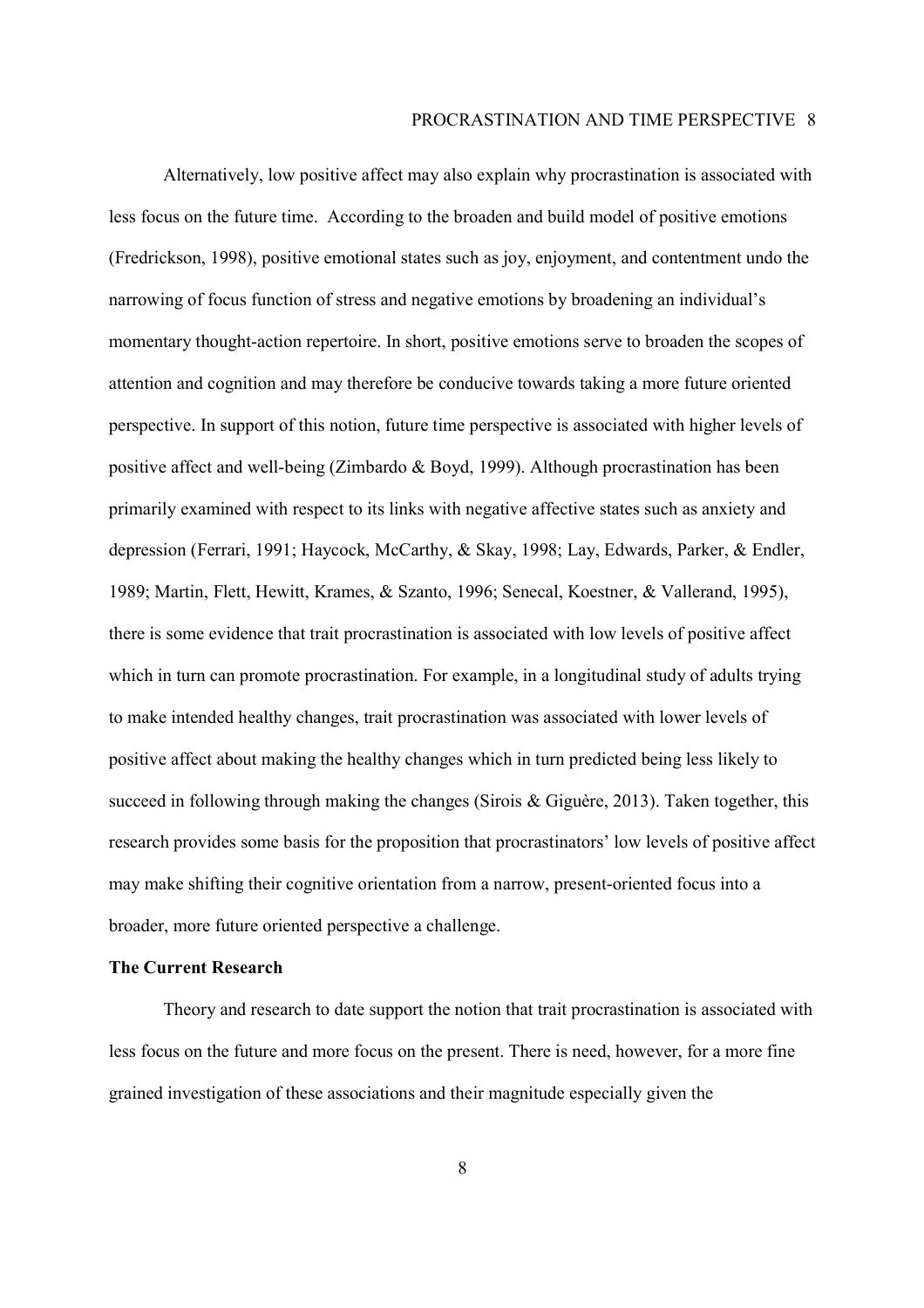inconsistencies in the links between procrastination and present time-orientation. Also important is understanding why procrastinators do not emphasize the future when making decisions about taking action towards their goals. Such insights can point towards possible strategies and interventions (reducing stress, increasing positive affect) that may help procrastinators shift from their present-oriented focus to a more future oriented focus.

The current study took a two-step approach to address the questions of how and why procrastination is linked to time perspective. The first step involved assessing the magnitude and nature of the associations between procrastination and present and future time perspective by searching the published and unpublished literature to find papers reporting relevant effects. These papers were then supplemented with additional unpublished data sets that contained measures of procrastination and time perspective, and the papers and data sets were metaanalyzed to estimate the size of the effects and identify the factors that may account for possible heterogeneity in the effects between studies. A moderator analysis was conducted with four potential moderators to identify sources of heterogeneity in the effects sizes: the publication status of the study, whether a student or adult sample was used, the scale used to measure time perspective, and the scale used to measure procrastination. The second step involved probing the nature and magnitude of the association between procrastination and future time perspective. Consistent with research on the effects of stress on cognitive focus, and theory on the broadening cognitive effects of positive affective states, the hypothesis that stress and positive affect would explain, at least in part, the proposed link between procrastination and future time perspective was tested by conducting a series of mediation analyses across two independent samples. In each analysis, the proposed mediators, stress and positive affect, were first tested individually and if significant, together in a multiple mediator model to get a better understanding of how each may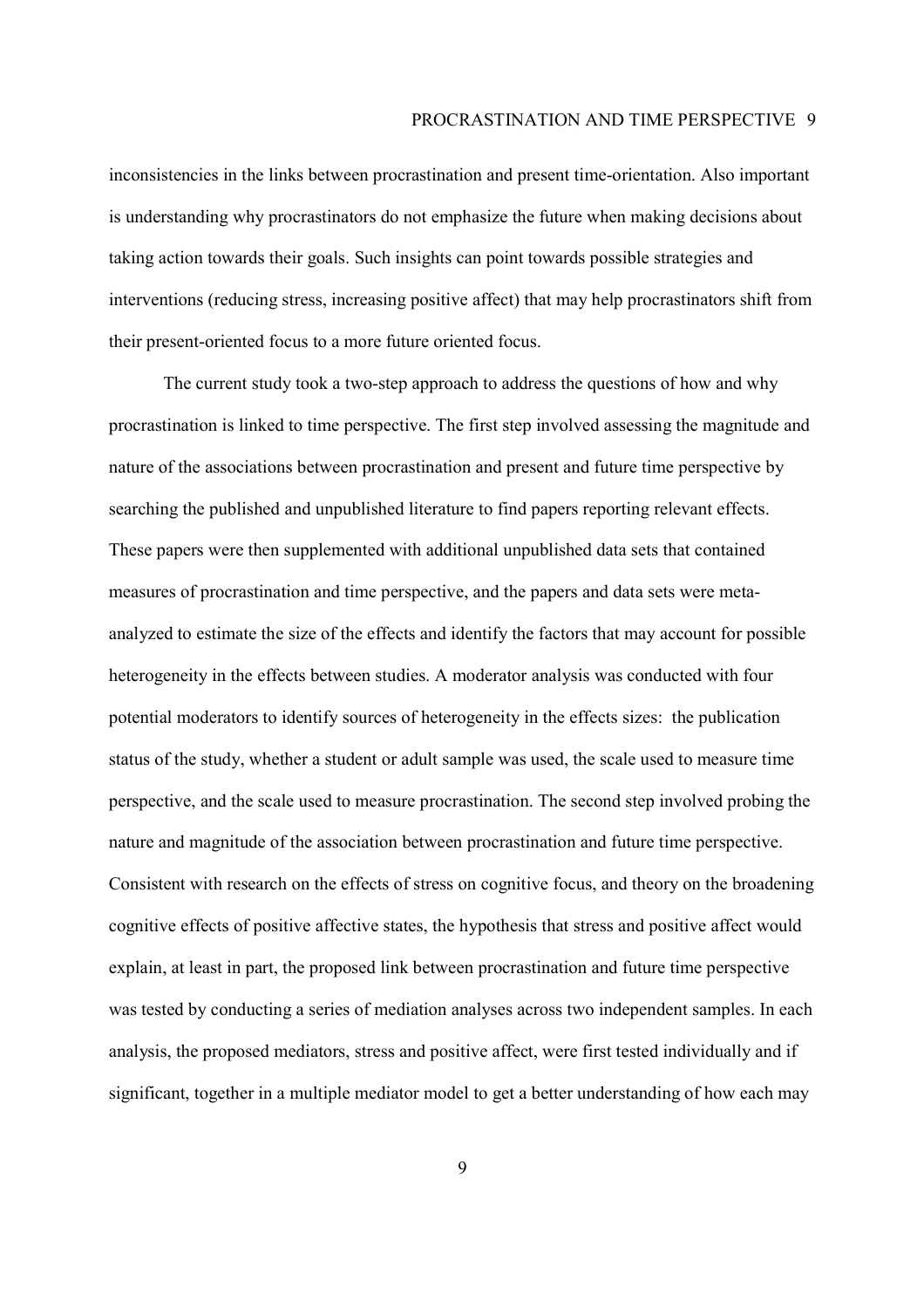account for the lack of future temporal orientation associated with trait procrastination.

## **Methods**

## **Literature Search and Coding**

An online database (PsycINFO and PsycARTICLES, 1985-2013) search was conducted to identify empirical studies that may be included in the meta-analysis. The keyword ìprocrastinationî was combined with words related to time perspective (e.g., time-orientation, time perspective, future consequences, future orientation, present orientation). This formal literature search yielded a total of 26 potentially eligible papers. After removing duplicates and papers that did not include analyses of the associations between procrastination and future or present time perspective, a total of six papers were identified. This initial search was supplemented by a search of informal channels including Google scholar and professional papers and presentations from conferences that focused on time perspective and procrastination. Forward and backward searching of the relevant papers identified from the initial search of formal and informal channels were conducted to complement the database searches and ensure the relevant literature was identified. Informal channels included personal emails and conversations with several prominent procrastination researchers. Combined, these search strategies yielded an additional four unique papers including two theses, one unpublished data set, and one conference paper. One thesis was excluded because the corresponding author did not respond to the request for necessary information. In total nine useable papers and data sets were found.

Essential information for the meta-analyses and planned moderator analysis was recorded for each of the nine eligible data sets obtained from the search. The zero-order correlation (*r*) was used as the effect size as it was the metric most commonly reported in the studies. All but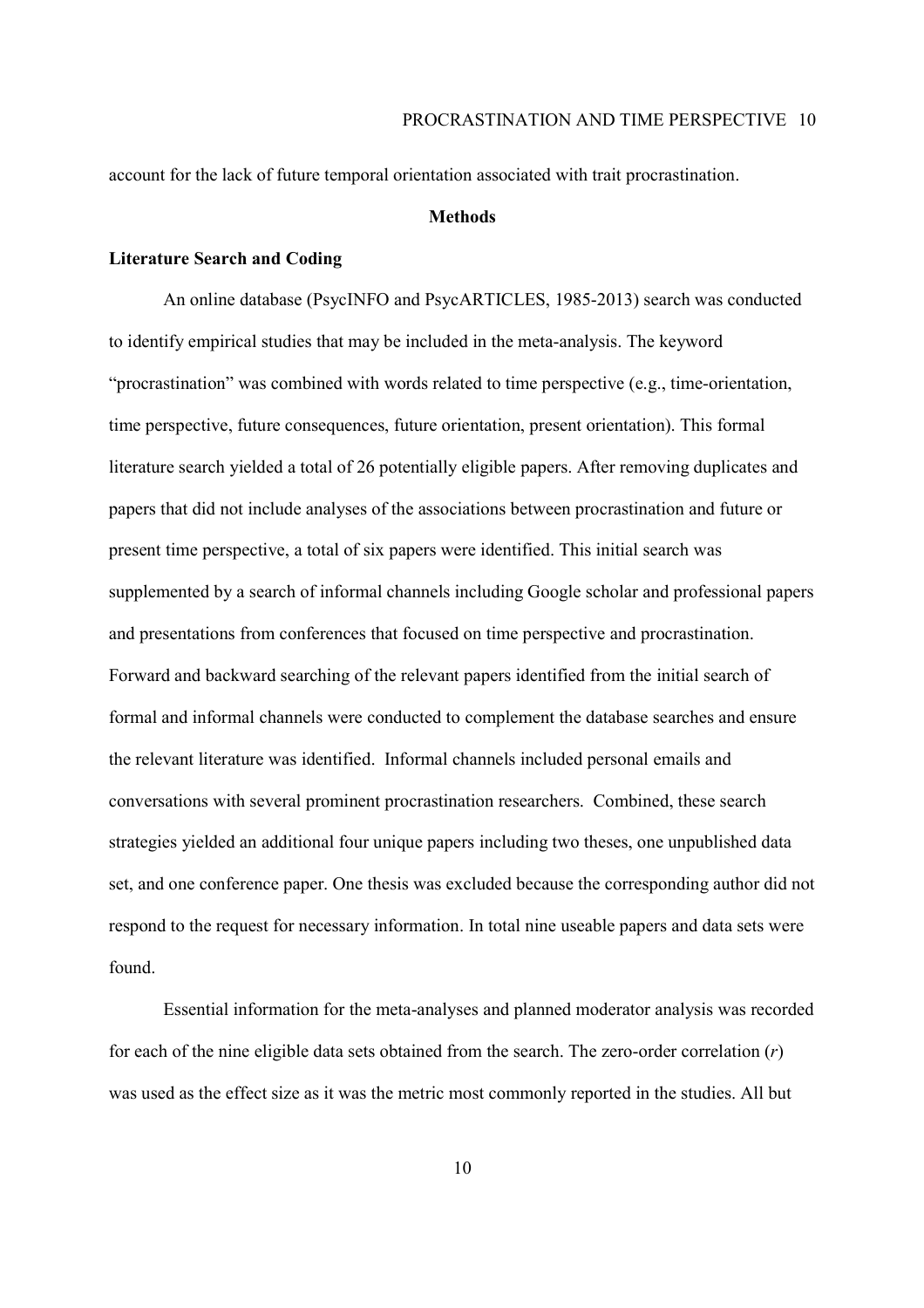one study provided the effect between procrastination and time perspective as an *r* value; the *F*  value in this study was converted to a *r* value to maintain the same metric. Moderator information recorded included the scales used to measure procrastination and time perspective, the sample population (community adults versus students), and the publication status of the data. The nine independent data sets retrieved from the literature search  $(N = 2,442)$  were supplemented by an additional five unpublished data sets  $(N = 1.855)$  described in the next section, for which the same moderator information was recorded. The total sample size across all the data sets was 4,297.

## **Participants and Procedure**

Of the five additional data sets, three were collected as part of a larger program of research investigating the links between self-regulation, stress, and well-being, and two (Samples 1 and 5) were from published papers that did not analyze the association of procrastination with time-perspective (Sirois, 2007, 2013b). All samples consisted of adults recruited from the community. Sample 1 completed the survey and returned it by mail whereas Samples 2 through 5 completed an online survey. A dedicated university-based web page for each study directed participants to the online survey housed on a secure university server. Consent to participate was indicated by clicking an "I agree" button on the online consent form. Participants in Samples 1 and 2 were paid \$15 for completing the survey and the participants in the remaining samples were given the opportunity to enter a draw for certificates to an online bookstore for their participation. Table 1 summarizes the demographic characteristics and relevant measures completed for each of the five samples.

## **Measures**

A summary of the scale means and reliabilities across each of the five samples is presented in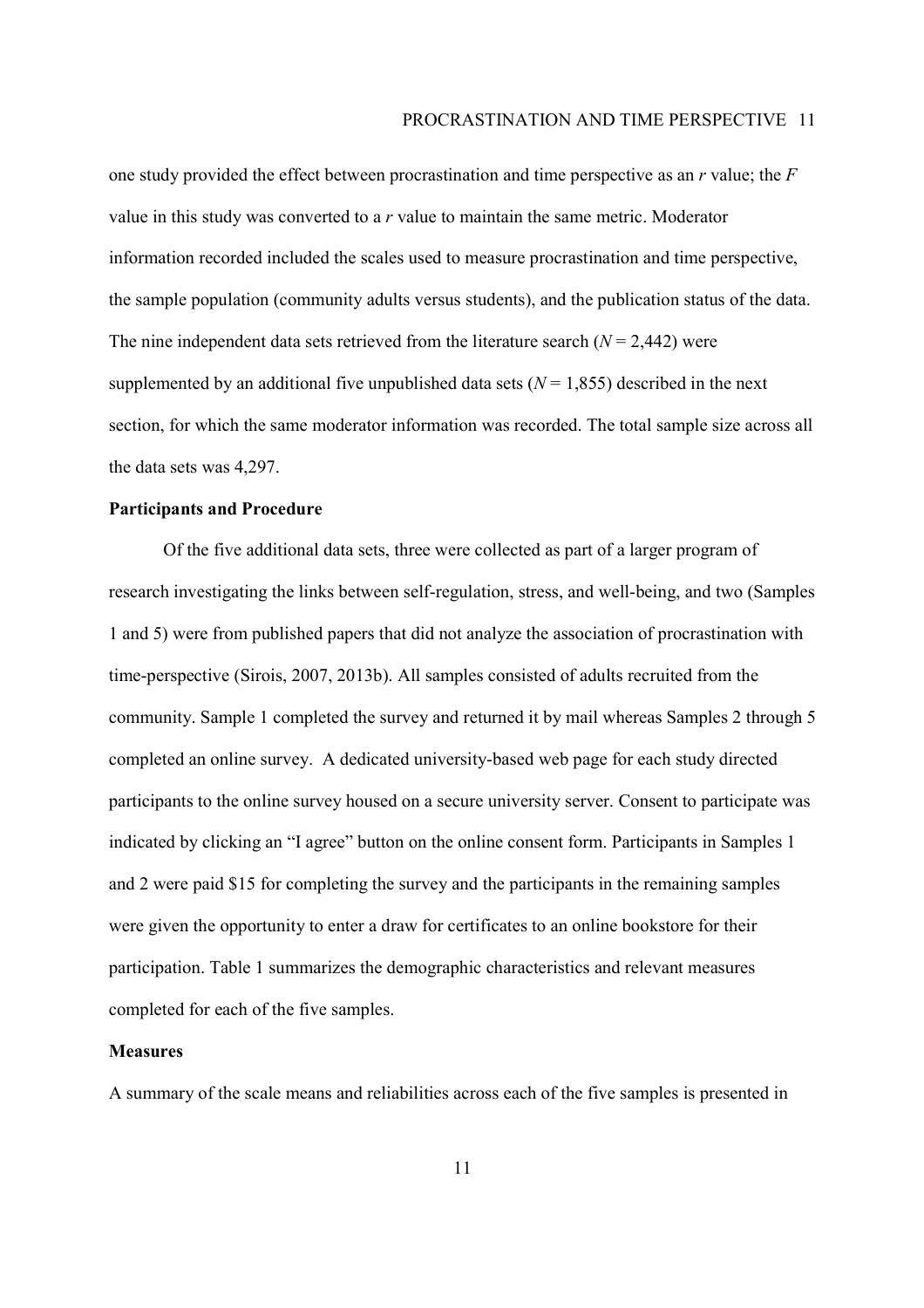Table 2.

**Procrastination.** Across the five independent samples two different measures of trait procrastination were used. Samples 1 through 5 completed Layís General Procrastination scale (GPS; Lay, 1986), a 20-item measure of procrastination in general across a range of tasks. Items such as "I generally delay before starting work I have to do" are scored on a 5-point Likert-type scale ranging from 1 (false of me) to 5 (true of me) The GPS includes 10 reverse-scored items, and the sum of all items yields a single score with high values indicating a greater tendency to procrastinate. The GPS has demonstrated good internal consistency previously  $(\alpha = .82;$  Lay, 1986). Sample 5 completed the revised Adult Inventory of Procrastination (AIP-R; McCown & Johnson, 2001), a 15-item measure that assesses trait procrastination in adults. The 7 positively and 8 negatively keyed items such as "I am not very good at meeting deadlines" are scored on a 7-point Likert-type scale ranging from 1 (Strongly Disagree) to 7 (Strongly Agree). After reverse scoring the negative items all 15 items are summed with higher scores reflecting a greater tendency towards procrastination. Also included are five distracter items as recommended by the scale creators. The AIP-R has demonstrated good internal consistency ( $\alpha$  = .84, *N* = 984; McCown & Johnson, 2001).

**Time Perspective.** Two different measures of time perspective were completed among the 5 samples. Samples 4 and 5 completed a short version of the Zimbardo Time Perspective Inventory (ZTPI-S; D'Alessio, Guarino, De Pascalis, & Zimbardo, 2003) and the remaining three samples completed the Consideration of Future Consequences Scale (CFC; Strathman et al., 1994). The ZTPI-S (D'Alessio et al., 2003) is a 22-item measure that assess both future and present (hedonistic and fatalistic) time perspective. For the current study the present hedonistic scale was examined. The future subscale included 9 items such as "I believe that a person's day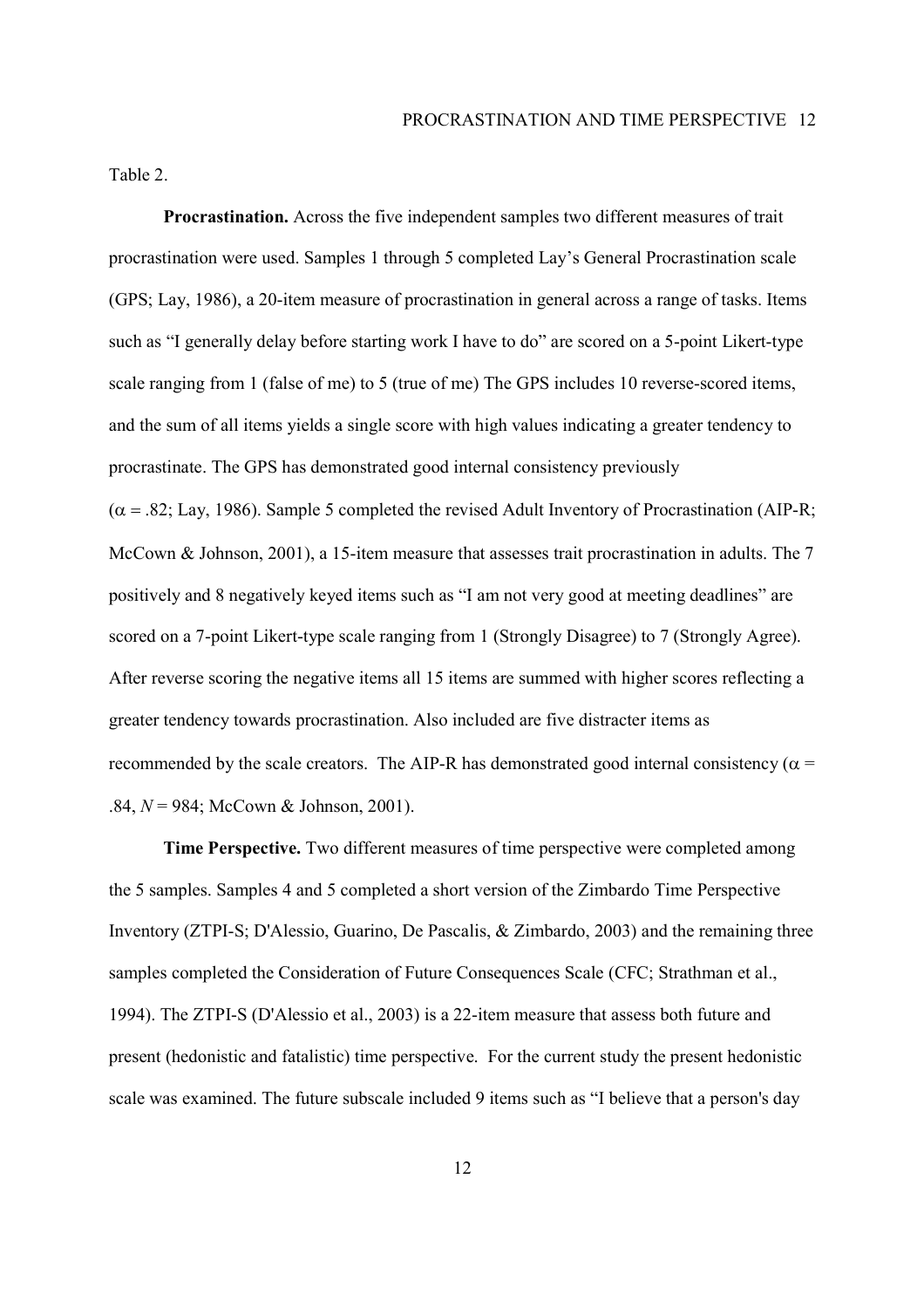should be planned ahead each morning" and the present hedonistic subscale included 7 items such as "I feel that it is more important to enjoy what you are doing than to get the work done on time." rated on a 5-point scale ranging from 1 (Very uncharacteristic of me) to 5 (Very characteristic of me).

The CFC (Strathman et al., 1994) is a 12-item measure that assesses individual differences in the extent to which immediate versus distant consequences of behavior are considered. Unlike the ZTPI, the 12 item CFC is a unidimensional measure of future time perspective and therefore does not assess present time perspective separately. Individuals who are high in CFC consider the future consequences of their behavior and endorse statements such as "I consider how things might be in the future, and try to influence those things with my dayto-day behavior" and "I am willing to sacrifice my immediate happiness or well-being in order to achieve future outcomes". The CFC scale has demonstrated good internal consistency in previous studies with Cronbach alphas ranging from .80 to .86 (Strathman et al., 1994).

**Stress.** Samples 1 and 4 also completed the 10-item version of the Perceived Stress Scale (PSS; Cohen & Williamson, 1988). This widely used empirically established index of general stress measures the perceived stressfulness of events experienced within the past month. Items such as "In the last month, how often have you felt nervous and stressed" are rated on a 5-point scale with response options ranging from "never" to very "often". The PSS has demonstrated adequate internal consistency (Cohen & Williamson, 1988). The PSS demonstrated good internal consistency in Sample 1 (Cronbach alpha = .84) and Sample 4 (Cronbach alpha = .88).

**Positive Affect.** A measure of positive affect was completed by Samples 1 and 4. The positive affect subscale of the Positive and Negative Affect Schedule (PANAS; Watson, Clark, & Tellegen, 1988) was used for the current study. The PANAS consists of 20 items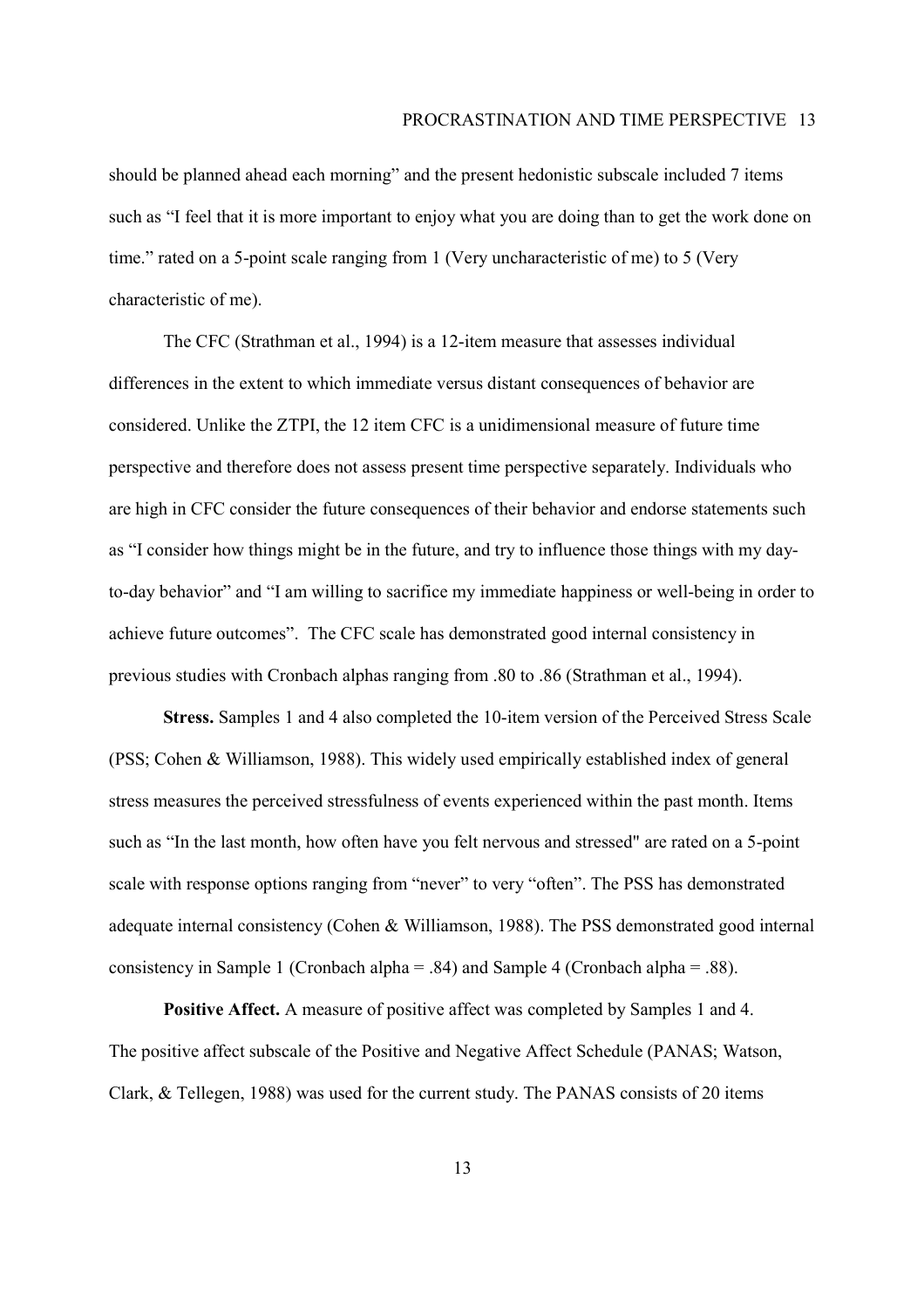consisting of words describing different feelings (e.g., happy, upset), with 10 items for each of the positive and negative affect scales. Respondents rate the extent to which they are currently experiencing each of these feelings on a 5-point Likert scale ranging from 1 for *very slightly or not at all* to 5 for *extremely.* In Sample 4 an expanded version of the PANAS was completed, the PANAS-X (Watson & Clark, 1994) which consisted of 36 items. In addition to the 10 basic positive affect descriptors three extra items were added: happy, joyful, and relaxed. The reliabilities of the 10-item and 13 item positive affect scales were very good (Cronbach alpha = .85 and .93, respectively).

## **Results**

## **Meta-analyses of Procrastination and Time Perspective**

The correlations between trait procrastination and future time perspective and trait procrastination and present-time perspective were meta-analyzed using the Comprehensive Meat-analysis, Version 2 software (Borenstein, Hedges, Higgins, & Rothstein, 2005). The correlations, study coding, and results of the meta-analyses are presented in Table 3. As expected, procrastination was negatively associated with future time perspective across all fourteen samples, whereas it was positively associated with present time perspective in all but two of the eight samples which included this measure. The meta-analyses of these effects revealed that the average *r* was -.45 ( $k = 14$ ;  $p < .001$ ) for the associations between procrastination and future time perspective, and .15 ( $k = 8$ ;  $p < .01$ ) for the associations between procrastination and present time perspective.

The heterogeneity statistic, *Q*, which reflects the degree of variability among the pool of effects sizes, was significant for the meta-analysis of procrastination and future time perspective  $(Q (13) = 52.70, p < .001)$ , and present time perspective  $(Q (7) = 31.58, p < .001)$ . Credibility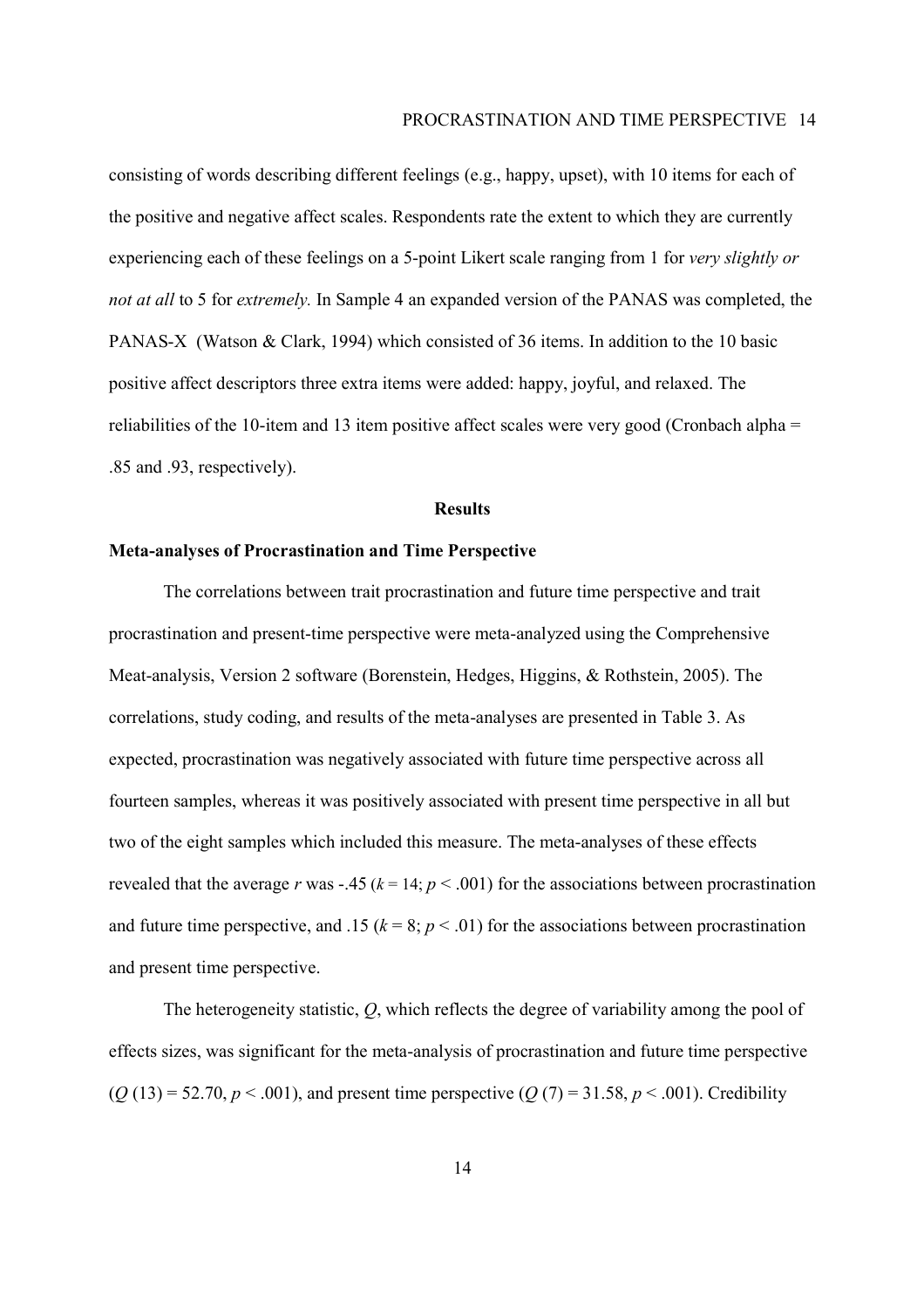intervals were also calculated for the meta-analyses to assess the degree to which unexplained variance in the effect sizes might be accounted for by moderators (Whitener, 1990). If the credibility intervals include zero or are large, then this suggests that the population includes subpopulations which is consistent with the notion that moderators exist. The credibility interval for the meta-analyses with future time perspective was large [-.59, -.31], and the credibility interval for present time perspective crossed zero and was large [-.01, .29]. Together these indices indicated that moderator analyses to identify the sources of this variability were warranted.

## **Moderators of Procrastination and Future Time Perspective**

To test whether the effect sizes for the associations between procrastination and future time perspective differed as a function of publication status, a moderator analysis was conducted to compare the variability in effects between the published  $(k = 6, n = 1,603)$  and unpublished  $(k$  $= 8$ ,  $n = 2,709$ ) studies. The effects sizes for the published studies ( $\rho = -0.43$ , 95% CI = [-.52, -.34]) were not significantly different from those obtained from the unpublished studies ( $\rho = -$ .45, 95% CI = [-.53, -.38], *Q*(1) = .10, *ns*). Similarly, a moderator analysis of the sample characteristics found no differences in the effects sizes from studies conducted with students  $(k =$ 6,  $n = 1,422$ ;  $\rho = -.40,95\%$  CI = [-.49, -.31]) compared to those in studies conducted with adult community samples ( $k = 8$ ,  $n = 2,890$ ;  $\rho = -0.47$ ,  $95\%$  CI = [-.54, -.39],  $Q(1) = 1.17$ , *ns*). The test of whether the effect sizes differed as a function of the procrastination scale focused solely on a comparison of the General Procrastination Scale (GPS; Lay, 1986) and the revised Adult Inventory of Procrastination (AIP-R; McCown & Johnson, 2001) as these were the two most commonly used scales in the studies. This moderator analysis was also non-significant  $(Q(1)$  = 1.10, *ns*), indicating that the effects obtained using the GPS ( $k = 9$ ,  $n = 3,106$ ;  $\rho = -.46, 95\%$  CI =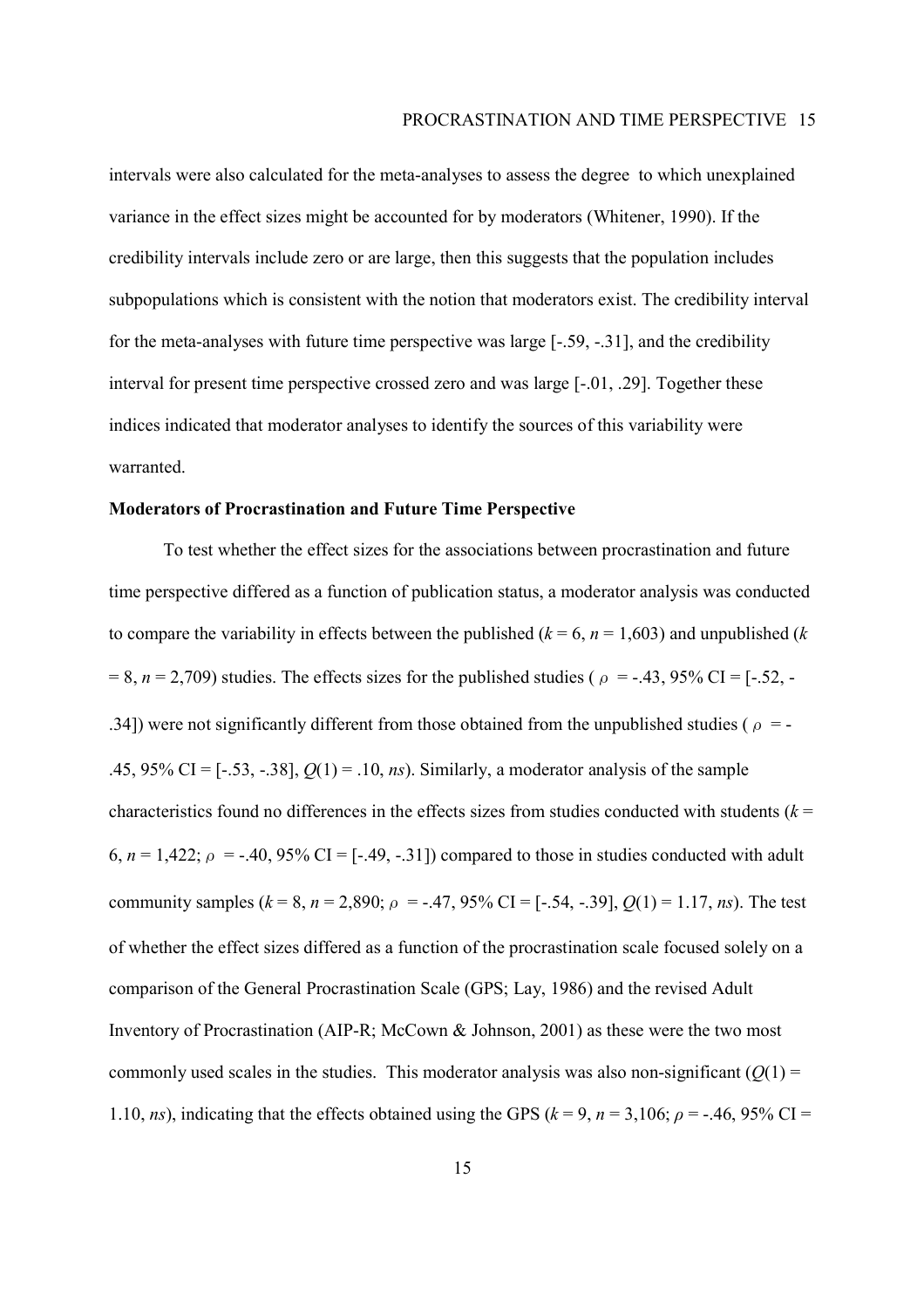[-.53, -.39]) were not significantly different from those obtained using the AIP-R ( $k = 4$ ,  $n = 981$ ;  $\rho$  = -.41, 95% CI = [-.47, -.34]). Finally, the moderator analysis of the time perspective scale used was significant ( $Q(1) = 10.54$ ,  $p < .001$ ) for the 13 samples that used ZTPI (Zimbardo & Boyd, 1999) or the CFC scale (Strathman et al., 1994). The effect sizes obtained using the ZTPI  $(k = 8, n = 2,148; \rho = -.50,95\% \text{ CI} = [-.56, -.44])$  were larger than those obtained using the CFC scale  $(k = 5, n = 1,949; \rho = -.38, 95\% \text{ CI} = [-.42, -.34]).$ 

## **Moderators of Procrastination and Present Time Perspective**

The moderator analyses of the link between procrastination and present time perspective focused on the same moderators as the tests run for future time perspective, with the exception that there was no test of the influence of time perspective scale on the magnitude of the effect sizes as the ZTPI was used for all but one of the 8 studies. The moderator analysis of publication status ( $Q(1) = 2.09$ , *ns*) revealed that the effects sizes obtained from the published studies ( $k = 5$ ,  $n = 1,382$ ;  $\rho = .11,95\%$  CI = [-.02, .23]) were not significantly different than those obtained from the unpublished studies ( $k = 3$ ,  $n = 903$ ;  $\rho = .21$ , 95% CI = [.13, .29]). The effect sizes obtained from the student samples  $(k = 4, n = 1,351; \rho = .15, 95\% \text{ CI} = [-.04, .26])$  were also not significantly different for those obtained from the adult samples ( $k = 4$ ,  $n = 934$ ;  $\rho = .14$ , 95% CI  $=[.03, .30];$   $Q(1) = .02$ , *ns*). Finally, the moderator analysis of the procrastination scale used was non-significant  $(Q(1) = .78, ns)$  indicating that the effect sizes from the five studies using the GPS ( $n = 1,414$ ;  $\rho = .15,95\%$  CI = [.03, .27]) were not any different from those obtained from the two studies that used the AIPR ( $n = 724$ ;  $\rho = .06$ , 95% CI = [-.08, .21]).

## **Mediation Analyses of the Procrastination-Future Time Perspective Link**

To address the issue of why trait procrastination may be associated with low levels of future time orientation, mediation analyses were conducted with the two samples (Samples 1 and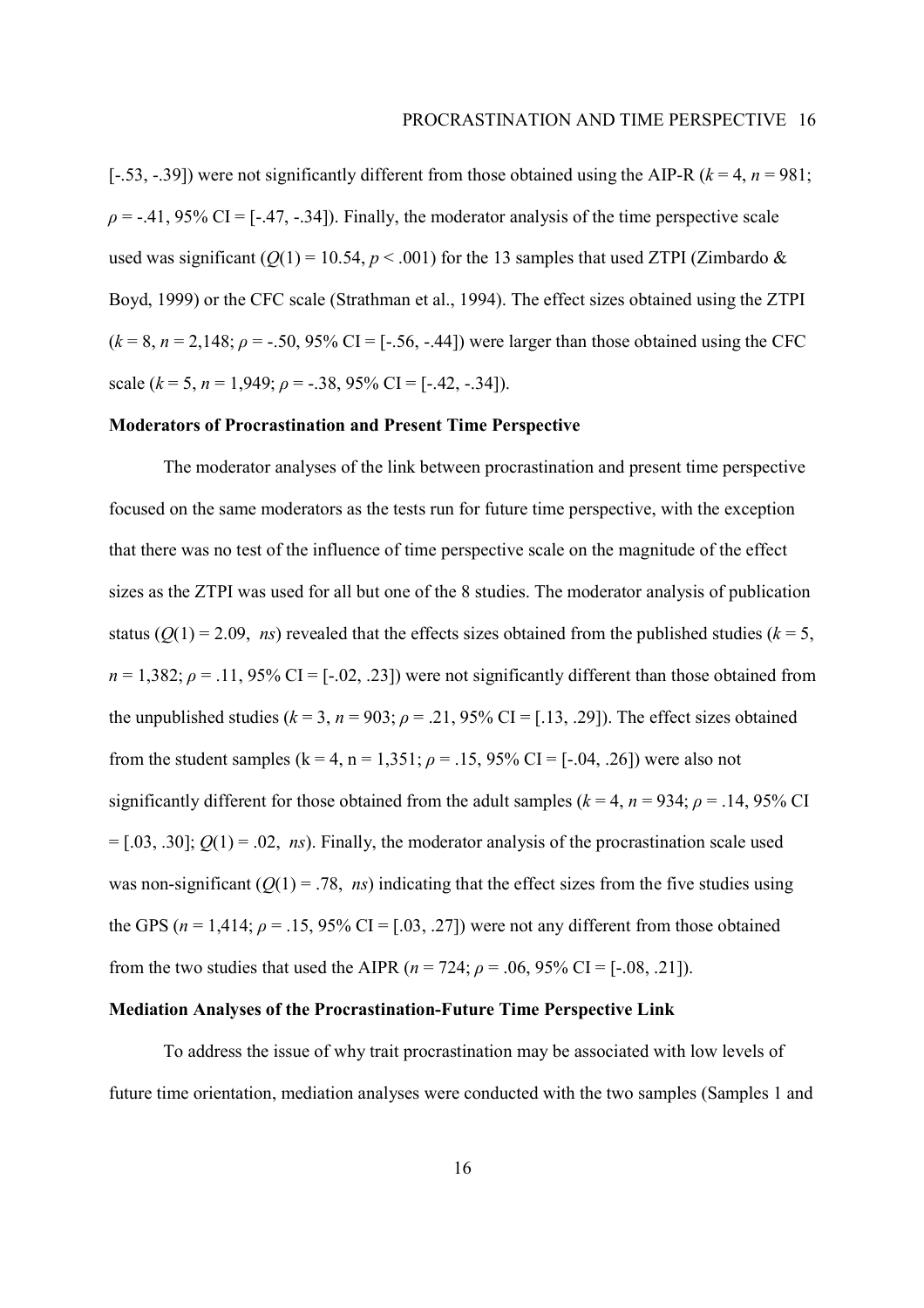4) that included both measures of perceived stress and positive affect. The correlations among the mediation model variables are presented in Table 4. All model variables were significantly correlated in the expected directions in both samples. Specifically, procrastination was positively correlated with stress which in turn was negatively correlated with future time perspective, and was negatively correlated with positive affect which was positively correlated with future time perspective.

Mediation of the effects of procrastination on future time perspective through perceived stress and positive affect in each sample was tested following the Preacher and Hayes (2008) procedure which uses bootstrapping rather than Sobel tests to estimate the significance of indirect effects. This procedure involves drawing bootstrapped samples from the data in order to estimate the indirect effect for each of the resampled data sets (Preacher & Hayes, 2004; Shrout & Bolger, 2002). The single and multiple mediation analyses were conducted using the Preacher and Hayes macro INDIRECT (Preacher & Hayes, 2008) which permits simultaneous testing of two mediators. Table 5 presents a summary of the mediation analyses and indirect effects analyses for Samples 1 and 4 which used 5000 bootstrapping resamples and bias corrected 95 percent confidence intervals.

In Sample 1 the single mediator analysis for the indirect effect of procrastination on future time perspective through perceived stress was significant, but for positive affect it was non-significant. In Sample 4 the single mediator analyses for both perceived stress and positive affect were significant. A multiple mediator analyses was therefore conducted to determine if the effects overlapped or were unique. Only the indirect effect of positive affect was significant when the two mediators were tested simultaneously. In each of the analyses the direct effects of procrastination on future time perspective remained significant suggesting that the perceived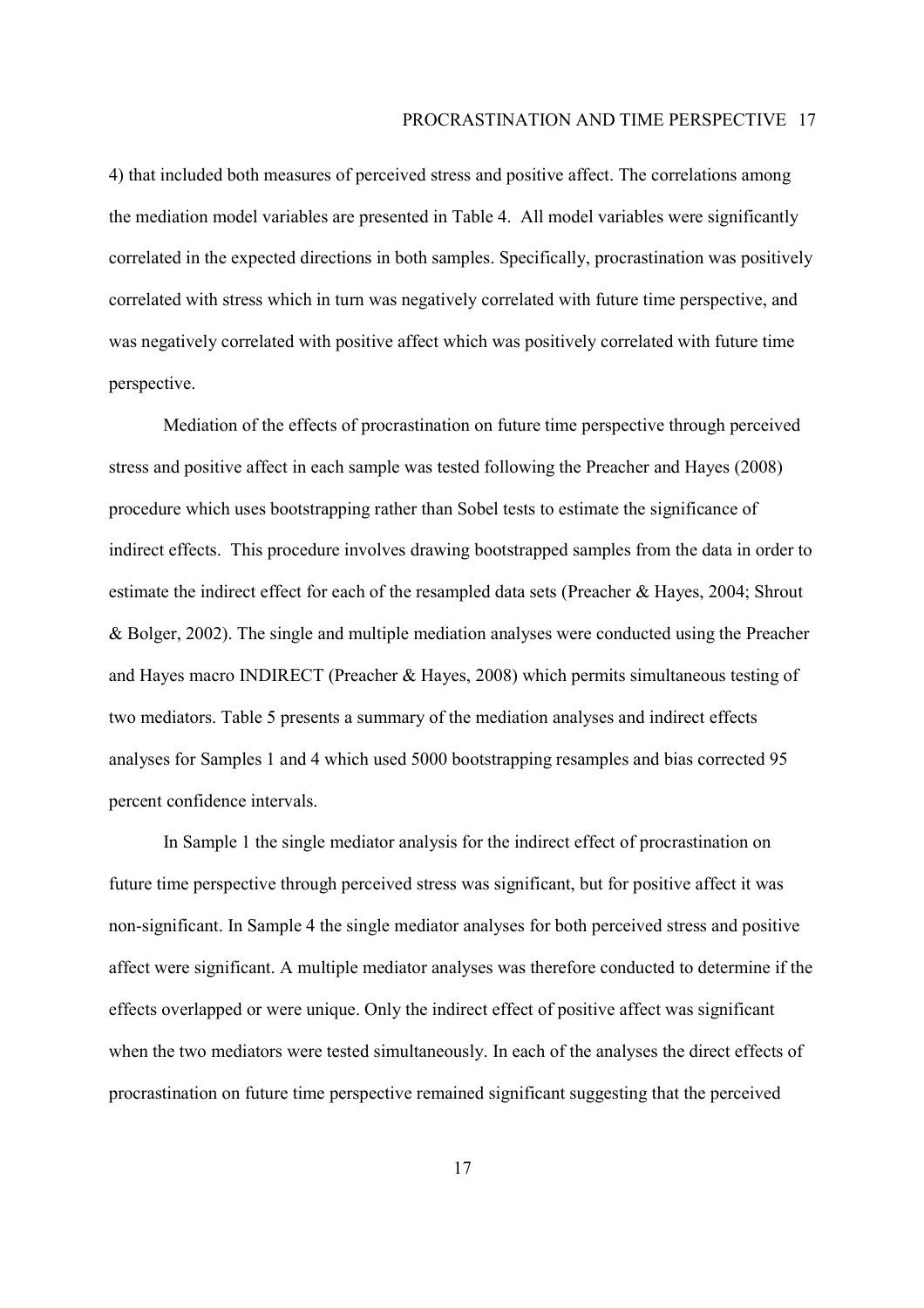stress and positive affect only partially mediated the link between procrastination and future time perspective.

## **Discussion**

Consistent with current theory on procrastination as a form of temporal self-regulation failure that involves a disjunction between the present and future self (Sirois & Pychyl, 2013), procrastination was associated with low levels of future time-perspective, and high levels of present time-perspective across fourteen diverse samples and using several different measures. The associations of procrastination to present time perspective did not differ as a result of sample type, procrastination measure, or publication status. However, the magnitude of the associations between procrastination and future time perspective did vary depending upon the measure used for time perspective, with smaller effects found using the consideration of future consequences scale (Strathman et al., 1994) in comparison to those found using the Zimbardo Time Perspective Inventory (Zimbardo & Boyd, 1999).

This is the first study to meta-analytically summarize the available research to date on the links between procrastination and time perspective, and also probe the possible reasons why procrastination is associated with low levels of future time perspective. Following Cohenís (1988) guidelines, procrastination had a moderate sized negative association with future time perspective across the fourteen samples, but only a small positive association with present time perspective. There are several factors that may explain the difference in effects sizes. In one sense, future oriented thinking can be viewed as a form of mental simulation whereby the future is envisioned as being contingent upon current actions and circumstances, thus guiding current choices and actions. This type of future oriented thought is adaptive insomuch as it can inform current intentions and behaviour. Thus, it may be functionally analogous to upward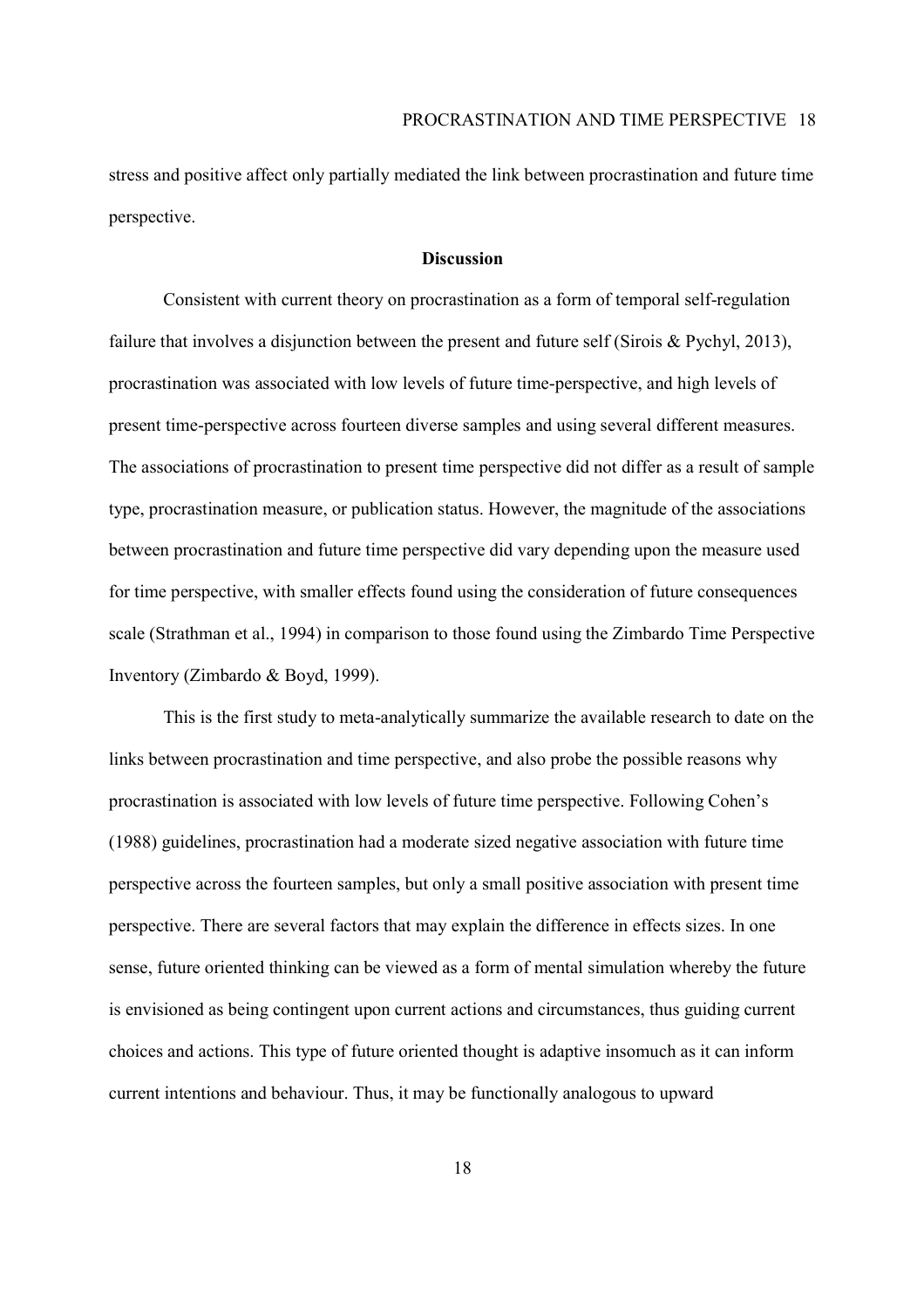counterfactual thoughts, thoughts about how things could have been better had choices and actions in response to failed goals been different that can be instrumental in correcting behaviours that may impede future success (Epstude & Roese, 2008; 2011). Not surprisingly, procrastination is associated with a tendency to make fewer of these adaptive, future oriented upward counterfactuals about what might have been in response to unnecessary delay (Sirois, 2004a), indicating a general tendency to avoid thinking about the future in an adaptive manner.

Zimbardo and Boyd (1999) suggests that future and present time perspective are not conceptual opposites and therefore scoring low on one temporal orientation does not imply scoring equally high on the other. For example, one study found that having a balanced time perspective, that is scoring equally high on all dimensions of the Zimbardo Time Perspective Inventory, was the most prevalent time perspective profile (Drake et al., 2008). As well, focusing on the present may be more of a temporary strategy to help procrastinators reduce dissonance about not completing important but aversive tasks on time or to escape negative selfevaluative thoughts. The modest association of procrastination with present time perspective found may be a reflection of this. Recent research on procrastination and mindfulness, a particular type of present-centered awareness, supports this view. In a sample of students, procrastination was associated with low levels of mindfulness suggesting that procrastinators may be lost in the moment by engaging in stress-provoking judgmental, self-critical, and reactive thoughts about their own behaviour (Sirois & Tosti, 2012).

The results of the tests of the indirect effects provided some support for the proposed role of perceived stress and positive affect in explaining the link between procrastination and future time perspective. Consistent with the research and theory on the effects of stress on cognitive focus (McEwen, 2007), perceived stress partially explained why procrastination was associated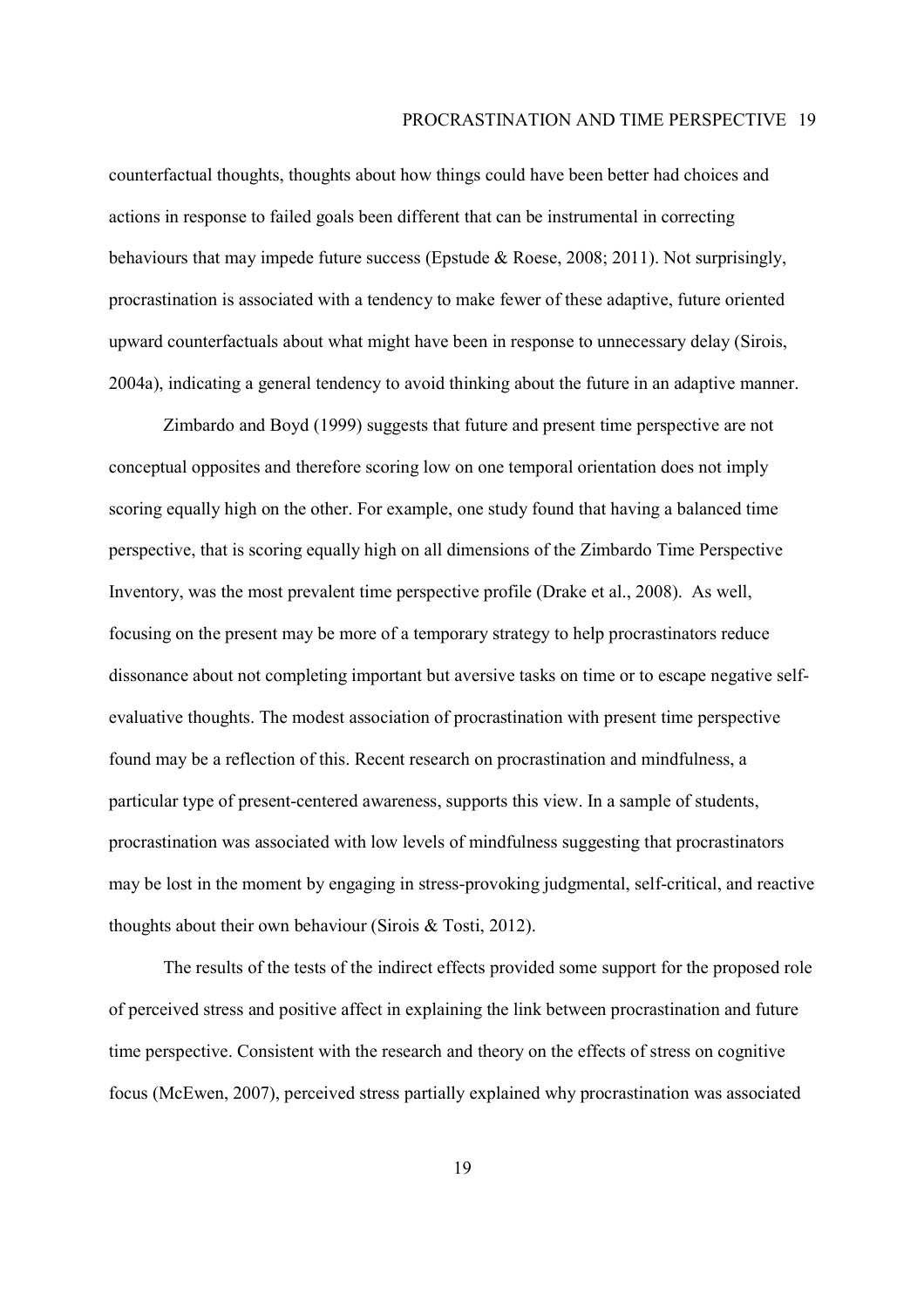with less focus on the future in both samples. The results for the role of positive affect were less clear. In Sample 4 positive affect was a significant mediator both alone and when considering the effects of perceived stress. This finding may be explained in light of the proposed role of positive affect for undoing the narrowing effects of stress on attention and cognition (Fredrickson, 1998). Although high levels of stress may bring attention to more focal concerns, positive emotions arising from adaptive coping strategies may counteract this pre-occupation with current concerns by broadening the temporal focus to include the future. But with low levels of positive affect the narrowing effects of stress on cognitive focus can persist and there is less attention given to the future and plans that may overcome current difficulties. However plausible, this explanation should be considered with caution until further replicated as the analyses with Sample 1 did not find indirect effects through positive affect. Moreover, the size of the effects for both mediators was small indicating that each may only play a minor explanatory role and that future research should focus on other factors to shed light on the reasons why procrastinators focus less on the future. It is possible that other qualities or traits linked to procrastination such as impulsivity, could also explain the limited and unbalanced temporal perspective associated with procrastination.

## **Limitations, Strengths, and Future Directions**

 The cross-sectional nature of the data meta-analyzed and available for the mediation analyses preclude any causal conclusions about the nature of the relationships between procrastination and time perspective. Because each can be viewed as an individual difference, both directions are possible; that is trait procrastination may over time lead to the development of a temporal bias to focus less on the future, or having a temporal bias to not focus on the future may increase the tendency to procrastinate habitually. In the current study the former view was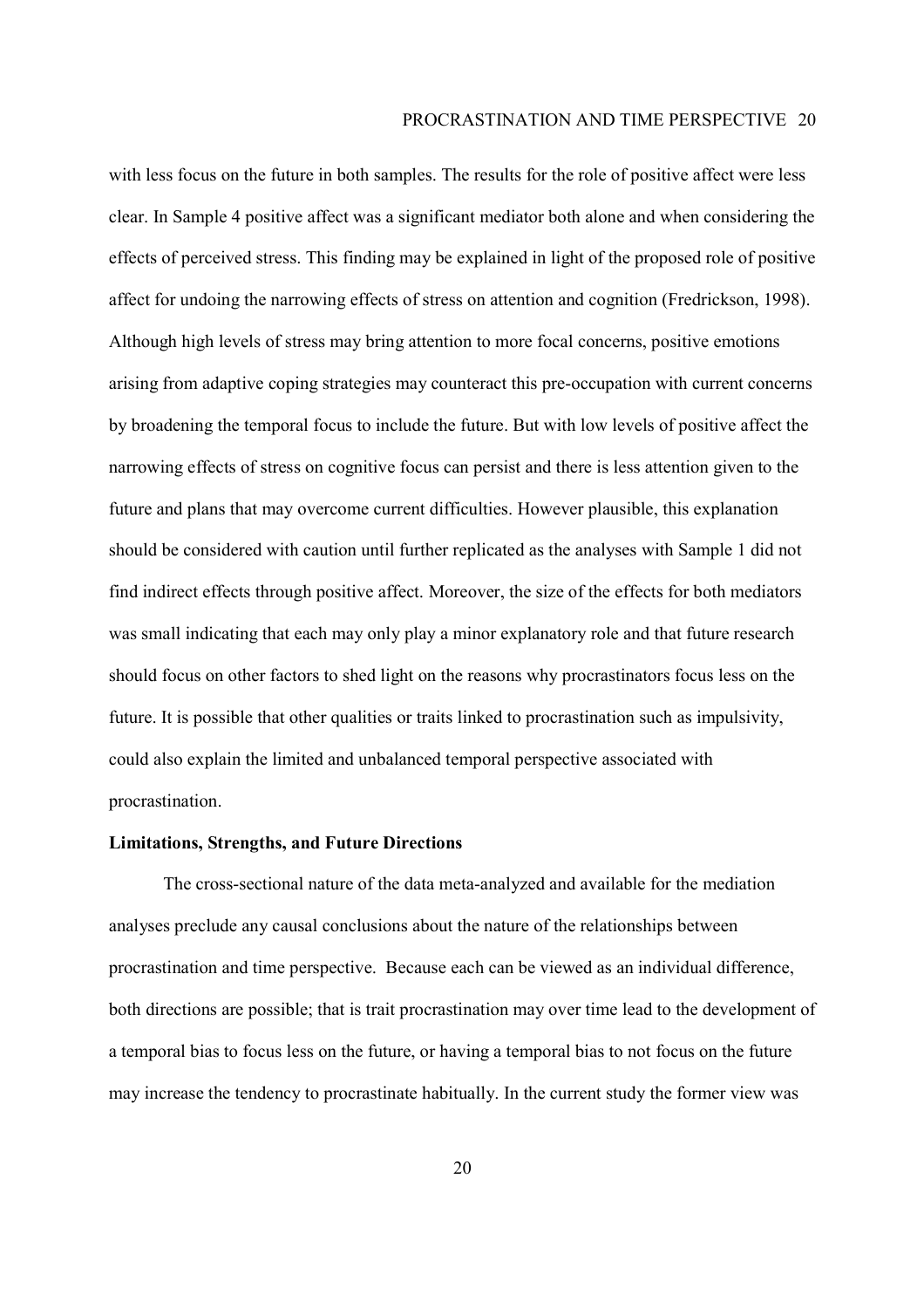tested for several reasons. As noted by Steel (2007), there is evidence suggesting that 22 percent of the variance in procrastination is linked to genetic factors, and when measured as a trait, procrastination shows good stability over a 10 year period. Zimbardo and Boyd's (1999) account of the development of time perspective as an individual difference that emerges from the chronic overuse of non-conscious processes that favour one temporal frame over another further suggests that not favouring a future time frame may arise from stable tendencies such as procrastination. Nonetheless, it is also possible that the associations between procrastination and time perspective involve synergistic and dynamic processes whereby one tendency feeds into the other, making each more consistent over time. Future longitudinal and experimental work is needed to help bring clarity to these issues. Finally, it is possible that there are other unpublished data sets or theses on procrastination and time perspective that exist but were not identified by the search strategies as all procrastination researchers were not contacted. However, even if it was possible to contact all procrastination researchers, and such data sets did exist, this would not ensure that they would cooperate and provide the needed correlations for this meta-analysis.

A clear strength of the current study was the use of several samples gathered from a variety of published and unpublished sources. This approach resulted in a large pooled sample of over 4,300 participants to meta-analytically test the nature of the associations between procrastination and time perspective. It also provided an opportunity to replicate the results not just across samples but also across different measures of each construct and therefore address some of the . The associated moderation analyses also provided evidence that how future time perspective is measured may impact the sizes of the effects obtained, a finding that can help inform researchers in their choice of measures for future work in this area. This multiple sample approach also provided an opportunity for a preliminary test across two samples of the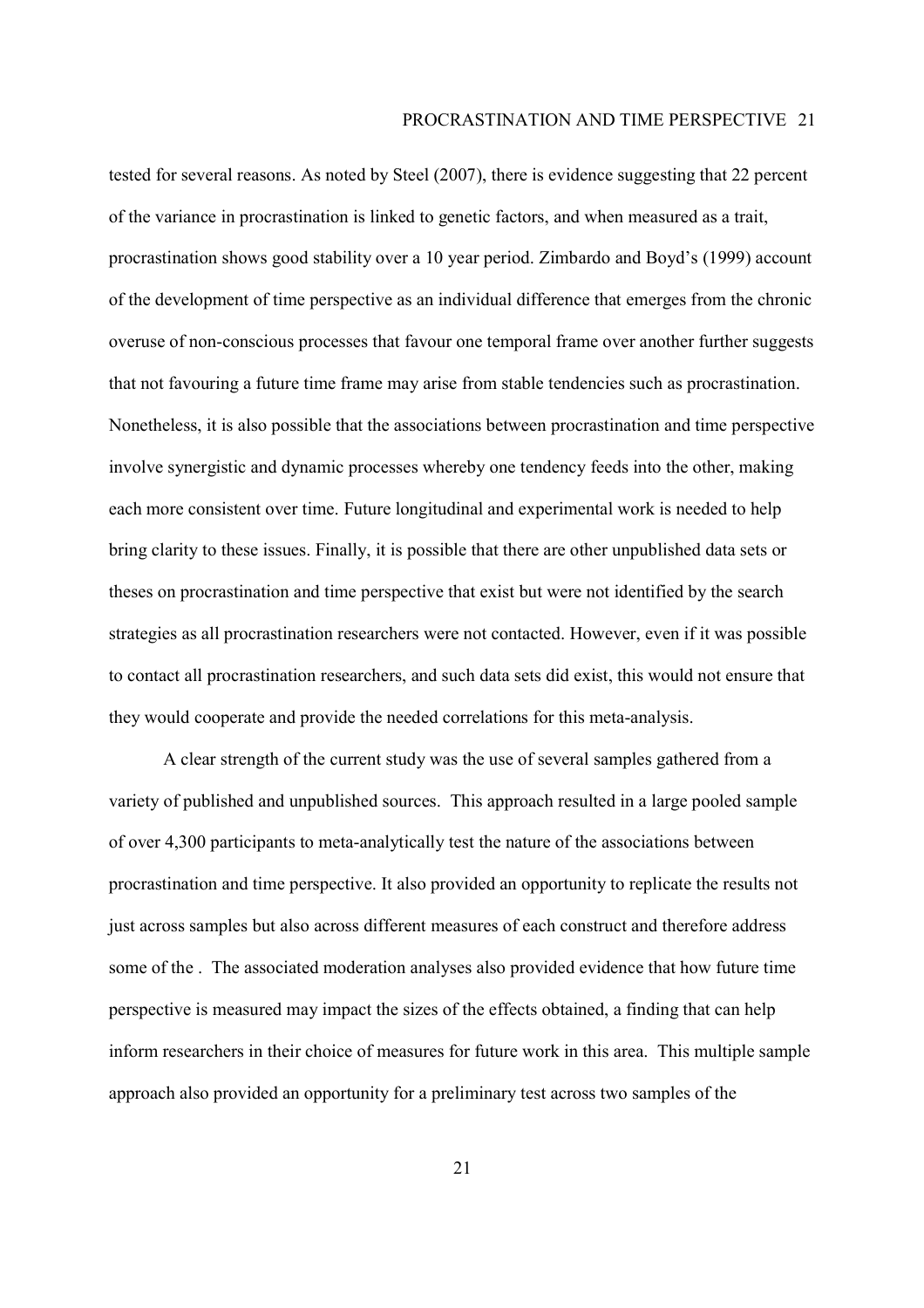hypotheses that stress and positive affect explained in part the association between procrastination and time perspective through mediation analyses. Future research is needed to further investigate other states and traits that might also account for this association.

This research also makes a contribution to the research on temporal views of procrastination by outlining how enduring temporal perspectives rather than temporal-framing of tasks are associated with procrastination. Other research using temporal frameworks such as Construal Level Theory (Trope & Liberman, 2003) focuses on how viewing tasks as more temporally close and concrete rather than distant and abstract is linked to task procrastination (McCrea, Liberman, Trope, & Sherman, 2008). Similarly, Temporal Motivation Theory outlines how temporal framing of the rewards expected from engaging in a task can motivate decisions to procrastinate (Steel & Konig, 2006). In contrast, the current research focuses on how not having a general temporal orientation towards the future is a common feature of trait procrastinators.

The current findings highlight several possible avenues for future investigations to better understand the dynamic interrelations of affect and cognition that underlie procrastinator's intertemporal choices Apart from having beneficial effects on well-being, reducing procrastinatorsí stress, the current findings suggest that stress reducing interventions may have the added benefit of broadening and balancing their temporal focus, thereby providing an opportunity to consider the consequences of not acting in a timely manner. Similar to the functional effects of upward counterfactual thinking (Epstude & Roese, 2008; 2011), mentally simulating the future outcomes of procrastination may function to highlight corrective action to avoid unnecessary delay. Finding ways to increase positive affect may lead to similar outcomes, as positive affect can counteract the cognitive narrowing associated with stress (Fredrickson,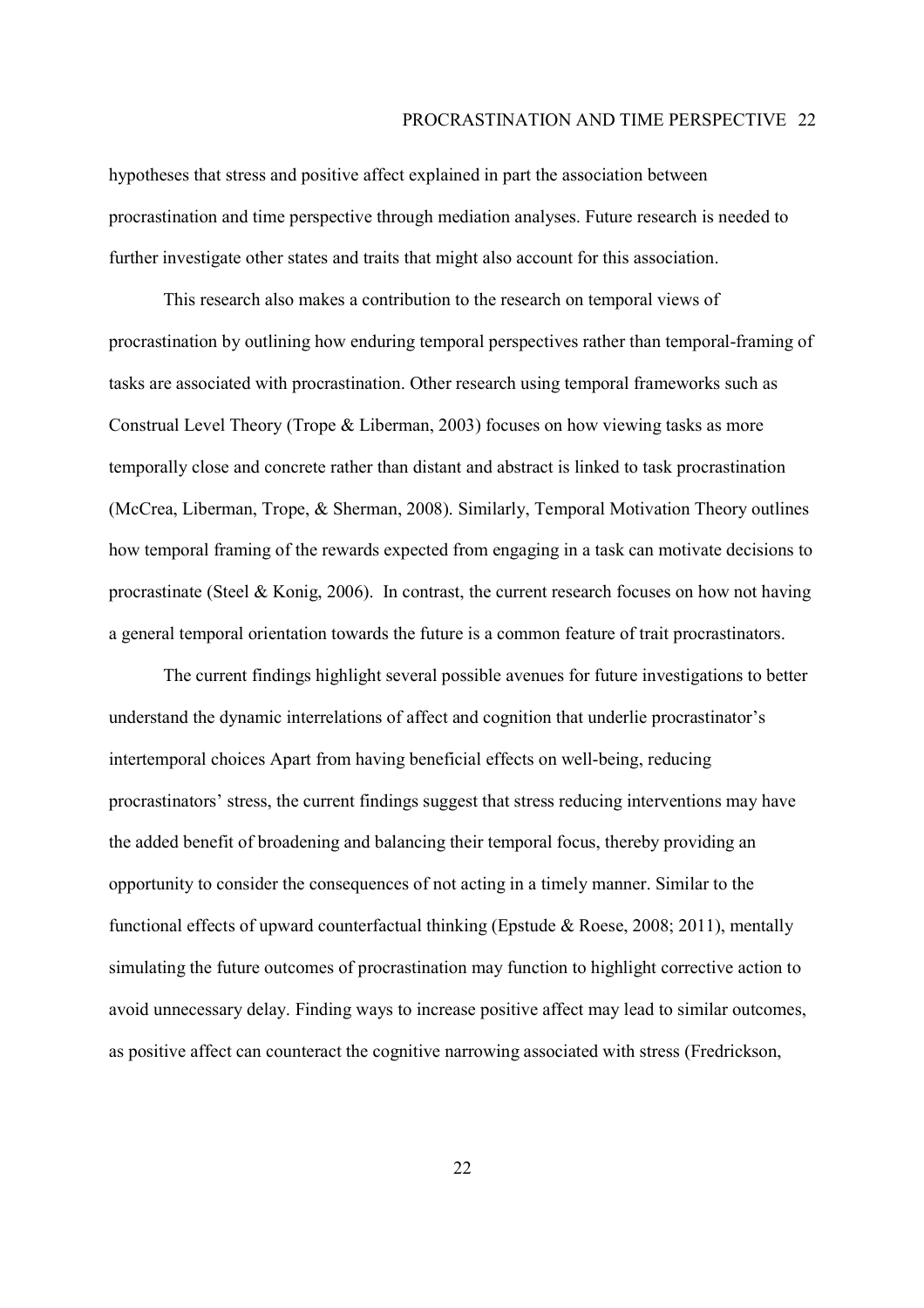1998), and may also have a more direct effect on reducing procrastination given the central role of emotions in procrastination proposed by Sirois and Pychyl (2013).

## **Conclusion**

 The current study contributes to the growing body of research focused on the science of procrastination by demonstrating that trait procrastination was associated with a lower future time orientation and higher present time orientation across fourteen different samples. In addition the moderation analyses of the effects highlighted measurement issues with respect to time orientation. Evidence from two samples further indicated that procrastinators' tendency to focus less on the future may be due to in part to their high levels of stress and low levels of positive affect which can constrain cognitive focus towards more focal rather than distal concerns. Further experimental and longitudinal research is needed confirm these findings and to elucidate the nature of the dynamic interrelations of affect and cognition involved in the disjunction between the present and future self that characterizes procrastination.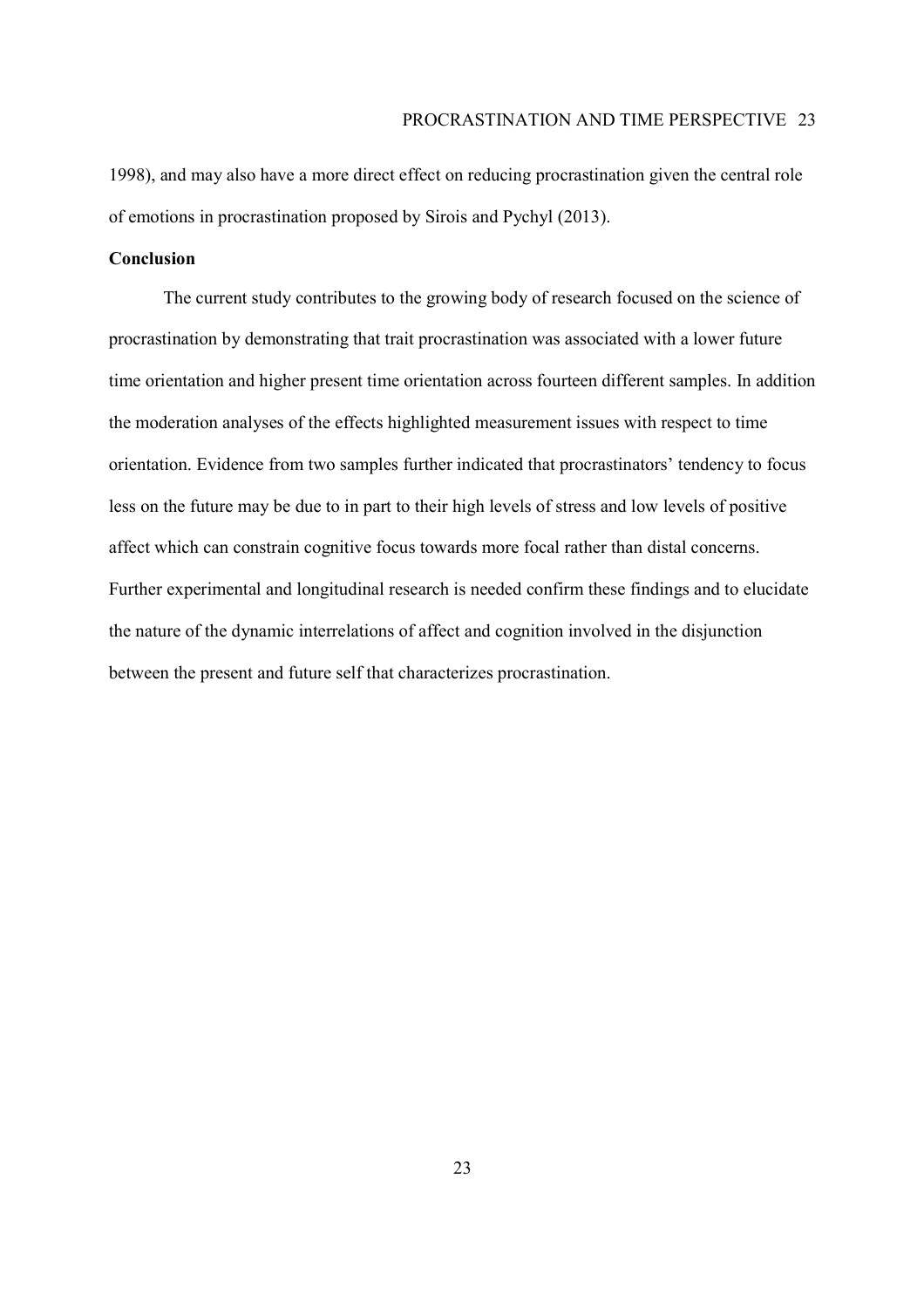#### References

- Boniwell, I., Osin, E., Linley, A. P., & Ivanchenko, G. V. (2010). A question of balance: Time perspective and well-being in British and Russian samples. *The Journal of Positive Psychology, 5*(1), 24-40.
- Borenstein, M., Hedges, L., Higgins, J., & Rothstein, H. (2005). Comprehensive Meta-analysis (Version 2). Englewood NJ: Biostat.
- Cohen, J. (1988). *Statistical power analysis for the behavioral sciences* (2nd ed.). Hillsdale, NJ: Erlbaum.
- Cohen, S., & Williamson, G. (1988). Perceived stress in a probability sample of the United States. In S. Spacapan & S. Oskamp (Eds.), *The social psychology of health: Claremont Symposium on applied social psychology*. Newbury Park, CA: Sage.
- D'Alessio, M., Guarino, A., De Pascalis, V., & Zimbardo, P. G. (2003). Testing Zimbardo's Stanford Time Perspective Inventory (ZPTI): Short form. *Time & Society, 12, 333–347.*
- Davis, M., & Whalen, P. J. (2001). The amygdala: Vigilance and emotion. *Molecular Psychiatry, 6*, 13-34.
- Díaz-Morales, J. F., Ferrari, J. R., & Cohen, J. R. (2008). Indecision and avoidant procrastination: The role of morningness—eveningness and time perspective in chronic delay lifestyles. *The Journal of General Psychology, 135*(3), 228-240. doi: 10.3200/genp.135.3.228-240
- Drake, L., Duncan, E., Sutherland, F., Abernethy, C., & Henry, C. (2008). Time perspective and correlates of wellbeing. *Time & Society, 17*(1), 47-61.
- Epstude, K., & Roese, N. J. (2008). The functional theory of counterfactual thinking. *Personality and Social Psychology Review, 12*(2), 168.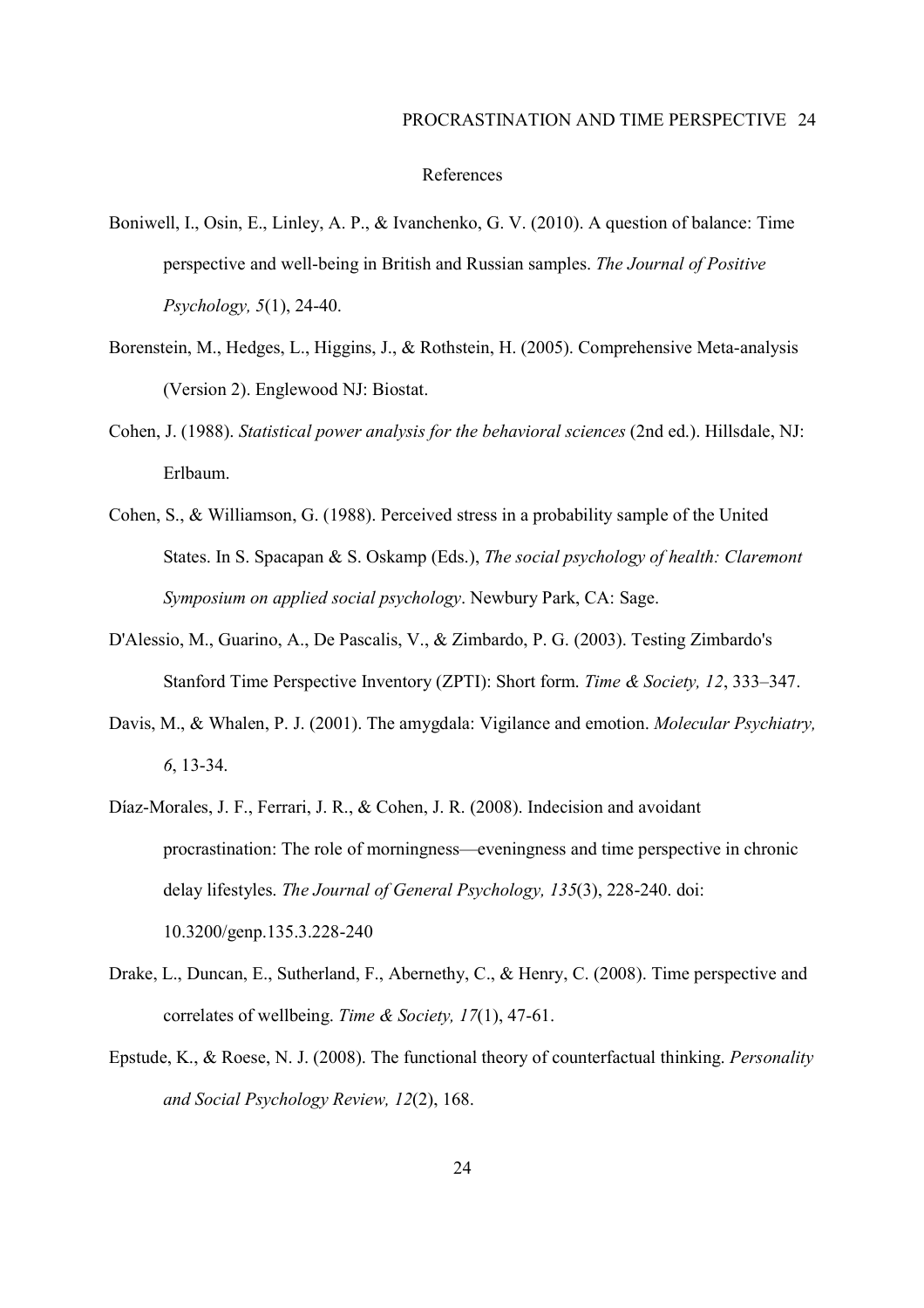- Epstude, K., & Roese, N. J. (2011). When goal pursuit fails: The functions of counterfactual thought in intention formation. *Social Psychology, 42*(1), 19-27.
- Ferrari, J. R. (1991). Compulsive procrastination: Some self-reported characteristics. *Psychological Reports, 68*(2), 455-458.
- Ferrari, J. R., & DÌaz-Morales, J. F. (2007). Procrastination: Different time orientations reflect different motives. *Journal of Research in Personality, 41*, 707-714.
- Flett, G. L., Blankstein, K. R., & Martin, T. R. (1995). Procrastination, negative self-evaluation, and stress in depression and anxiety: A review and preliminary model. In J. R. Ferrari, J. H. Johnson & W. G. McCown (Eds.), *Procrastination, and task avoidance: Theory, research, and treatment* (pp. 137-167). New York: Plenum.
- Flett, G. L., Stainton, M., Hewitt, P., Sherry, S., & Lay, C. (2012). Procrastination automatic thoughts as a personality construct: An analysis of the procrastinatory cognitions inventory. *Journal of Rational-Emotive & Cognitive-Behavior Therapy*, 1-14. doi: 10.1007/s10942-012-0150-z
- Fredrickson, B. L. (1998). What good are positive emotions? *Review of General Psychology, 2*(3), 300-319.
- Fredrickson, B. L. (2001). The role of positive emotions in positive psychology: The broadenand-build theory of positive emotions. *American Psychologist, 56*(3), 218-226. doi: 10.1037/0003-066x.56.3.218
- Gupta, R., Hershey, D., & Gaur, J. (2012). Time perspective and procrastination in the workplace: An empirical investigation. *Current Psychology, 31*(2), 195-211. doi: 10.1007/s12144-012-9136-3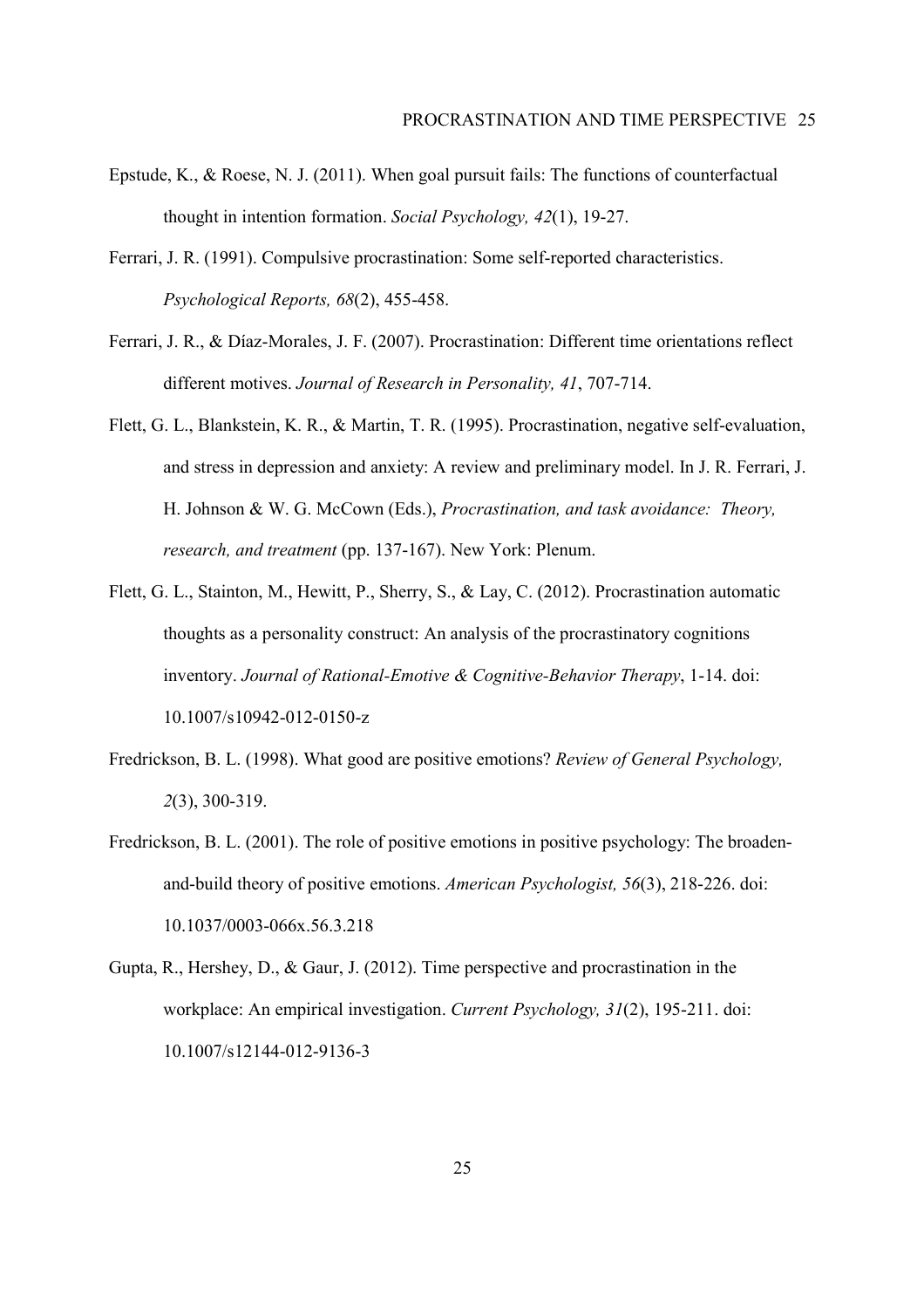- Haycock, L. A., McCarthy, P., & Skay, C. L. (1998). Procrastination in college students: The role of self-efficacy and anxiety. *Journal of Counseling and Development, 76*(3).
- Jackson, T., Fritch, A., Nagasaka, T., & Pope, L. (2003). Procrastination and perceptions of past, present, and future. *Individual Differences Research, 1, 17*–28.
- Jones, J. M., Banicky, L., Lasane, T., & Pomare, M. (1996). *The temporal orientation scale*. Unpublished scale. Dept. of Psychology. St. Maryís College. St. Maryís City, MD.
- Lay, C. H. (1986). At last, my research article on procrastination. *Journal of Research in Personality, 20*, 474-495.
- Lay, C. H., Edwards, J. M., Parker, J. D., & Endler, N. S. (1989). An assessment of appraisal, anxiety, coping, and procrastination during an examination period. *European Journal of Personality, 3*(3), 195-208.
- LeDoux, J. E. (2000). Emotion circuits in the brain. *Annual Review of Neuroscience, 23*(1), 155- 184. doi: doi:10.1146/annurev.neuro.23.1.155
- Martin, T. R., Flett, G. L., Hewitt, P. L., Krames, L., & Szanto, G. (1996). Personality correlates of depression and health symptoms: A test of a self-regulation model. *Journal of Research in Personality, 30*(2), 264-277.
- McCown, W. G., & Johnson, J. L. (2001). *The adult inventory of procrastination revised*. Unpublished manual.
- McCrea, S. M., Liberman, N., Trope, Y., & Sherman, S. J. (2008). Construal level and procrastination. *Psychological Science, 19*(12), 1308-1314.
- McEwen, B. S. (2007). Physiology and neurobiology of stress and adaptation: Central role of the brain. *Physiological Reviews, 87*(3), 873-904. doi: 10.1152/physrev.00041.2006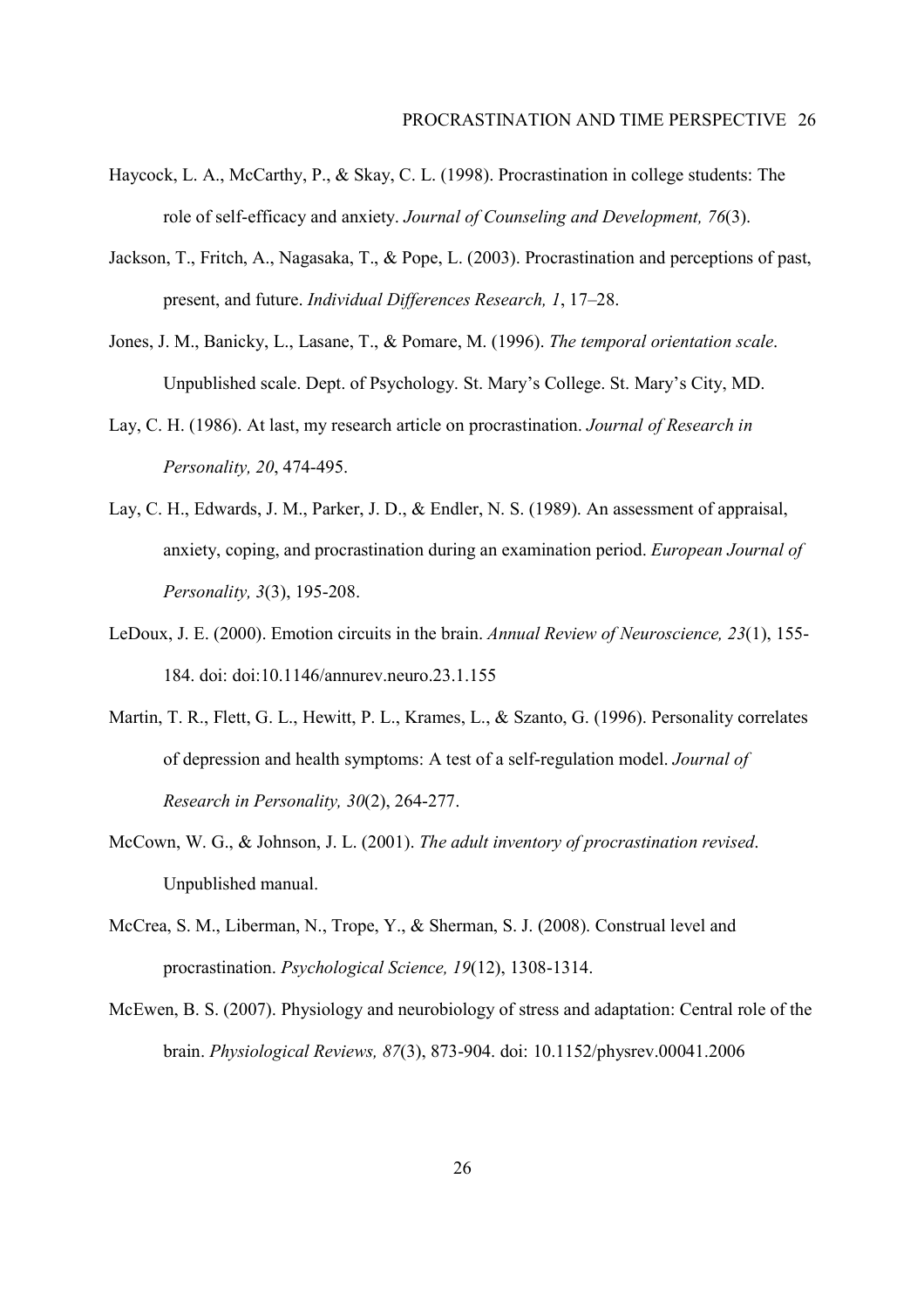- Preacher, K. J., & Hayes, A. F. (2004). SPSS and SAS procedures for estimating indirect effects in simple mediation models. *Behavior Research Methods, Instruments, and Computers, 36*, 717-731.
- Preacher, K. J., & Hayes, A. F. (2008). Asymptotic and resampling strategies for assessing and comparing indirect effects in multiple mediator models. *Behavior Research Methods, Instruments, & Computers : A Journal of the Psychonomic Society, Inc, 40*, 879-891.
- Pychyl, T. A., Lee, J. M., Thibodeau, R., & Blunt, A. (2000). Five days of emotion: An experience sampling study of undergraduate student procrastination. *Journal of Social Behavior and Personality, 15*(5), 239-254.
- Rice, K. G., Richardson, C. M. E., & Clark, D. (2012). Perfectionism, procrastination, and psychological distress. *Journal of Counseling Psychology, 59*(2), 288-302.
- Schouwenburg, H. C., & Groenewoud, J. T. (2001). Study motivation under social temptation: Effects of trait procrastination. *Personality and Individual Differences, 30*(2), 229-240.
- Senecal, C., Koestner, R., & Vallerand, R. J. (1995). Self-regulation and academic procrastination. *Journal of Social Psychology, 135*(5), 607-619.
- Shrout, P. E., & Bolger, N. (2002). Mediation in experimental and nonexperimental studies: New procedures and recommendations. *Psychological Methods, 7*, 422-445.
- Sirois, F. (2013a). Procrastination and stress: Exploring the role of self-compassion. *Self and Identity*. doi: 10.1080/15298868.2013.763404
- Sirois, F. M. (2004a). Procrastination and counterfactual thinking: Avoiding what might have been. *British Journal of Social Psychology, 43*, 269-286.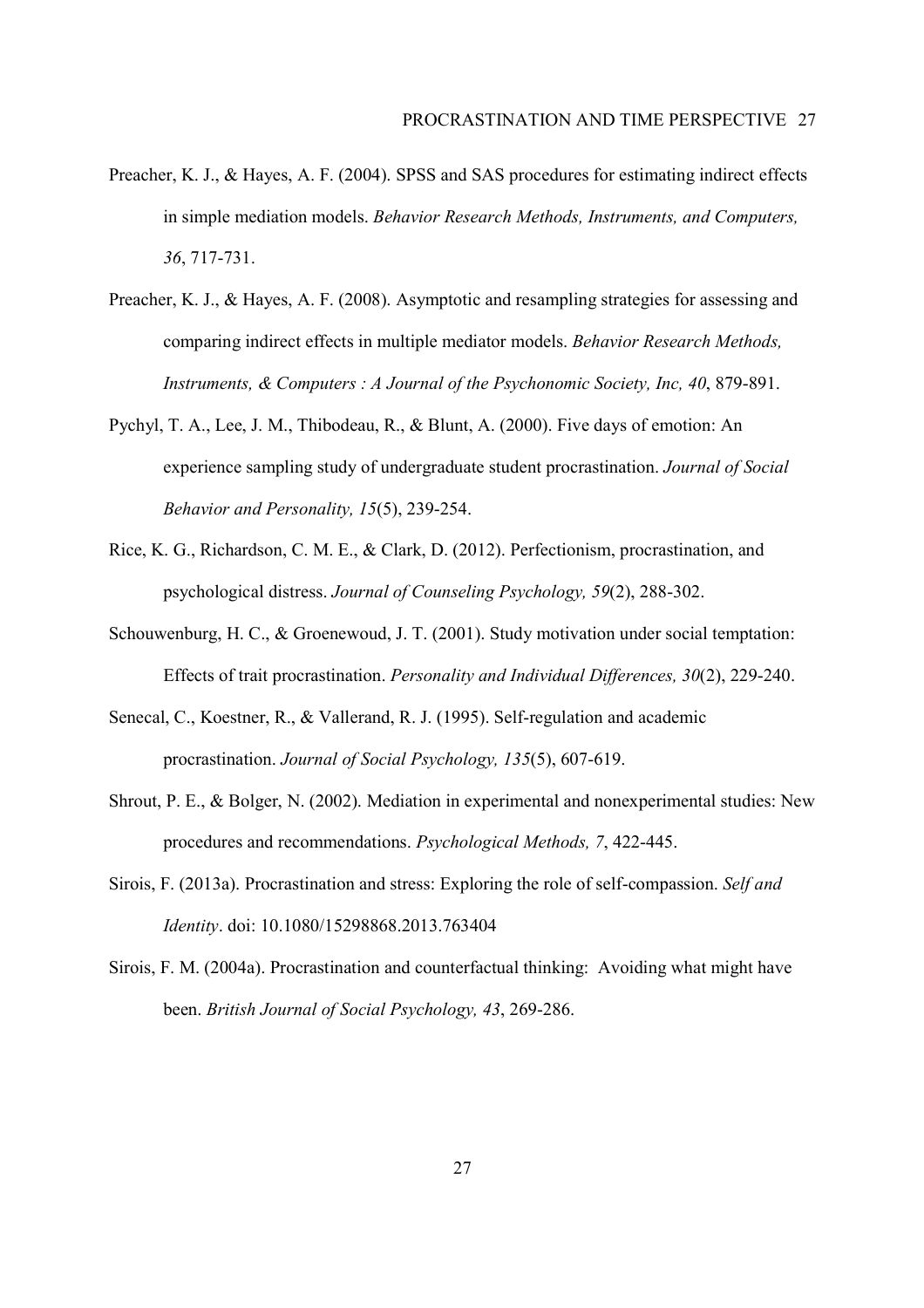- Sirois, F. M. (2004b). Procrastination and intentions to perform health behaviors: The role of self-efficacy and the consideration of future consequences. *Personality and Individual Differences, 37*, 115-128.
- Sirois, F. M. (2007). "I'll look after my health, later": A replication and extension of the procrastination–health model with community-dwelling adults. *Personality and Individual Differences, 43*, 15-26.
- Sirois, F. M. (2013b). Procrastination and stress: Exploring the role of self-compassion. *Self and Identity*, 1-18. doi: 10.1080/15298868.2013.763404
- Sirois, F. M., & Giguère, B. (2013). *When resistance isn't futile: Task enjoyment as a protective factor against health procrastination in the face of temptation*. Paper presented at the 8th Biennial Procrastination Research conference, Sherbrooke, QC.
- Sirois, F. M., Melia-Gordon, M. L., & Pychyl, T. A. (2003). "I'll look after my health, later": An investigation of procrastination and health. *Personality and Individual Differences, 35*(5), 1167-1184.
- Sirois, F. M., & Pychyl, T. (2013). Procrastination and the priority of short-term mood regulation: Consequences for future self. *Social and Personality Psychology Compass, 7*(2), 115-127.
- Sirois, F. M., & Stout, D. (2011). *When knowing better doesn't mean doing better: Understanding the roles of procrastination and self-blame in the health and well-being of nurses*. Paper presented at the 7th Biennial Conference on Procrastination, Amsterdam, The Netherelands.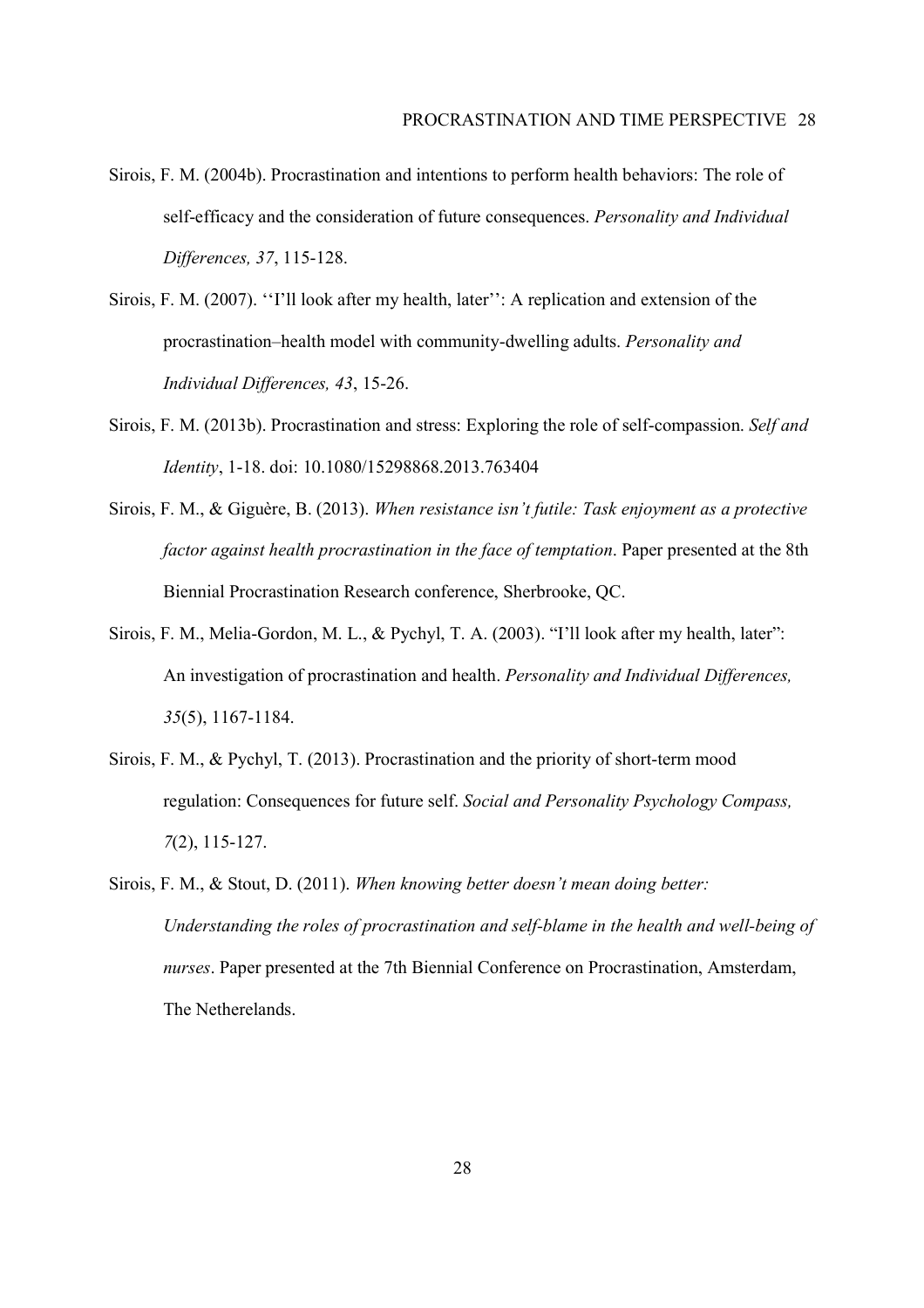- Sirois, F. M., & Tosti, N. (2012). Lost in the moment? An investigation of procrastination, mindfulness, and well-being. *Journal of Rational-Emotive & Cognitive-Behavior Therapy*, 1-12.
- Specter, M. H., & Ferrari, J. R. (2000). Time orientations of procrastinators: Focusing on the past, present, or future? *Journal of Social Behavior and Personality, 15*(5), 197-202.
- Steel, P. (2007). The nature of procrastination: A meta-analytic and theoretical review of quintessential self-regulatory failure. *Psychological Bulletin, 133*(1), 65–94.
- Steel, P., & Konig, C. J. (2006). Integrating theories of motivation. *Academy of Management Review, 21*(4), 889-913.
- Strathman, A., Gleicher, F., Boninger, D. S., & Edwards, C. S. (1994). The consideration of future consequences: Weighing immediate and distant outcomes of behavior. *Journal of Personality and Social Psychology, 66*(4), 742-752.
- Tice, D. M., & Baumeister, R. F. (1997). Longitudinal study of procrastination, performance, stress, and health: The costs and benefits of dawdling. *Psychological Science, 8*(6), 454- 458.
- Tice, D. M., & Bratslavsky, E. (2000). Giving in to feel good: The place of emotion regulation in the context of general self-control. *Psychological Inquiry, 11*, 149-159.
- Trope, Y., & Liberman, N. (2003). Temporal construal. *Psychological Review, 110*(3), 403-421.
- Watson, D., & Clark, L. A. (1994). *The PANAS-X: Manual for the Positive and Negative Affect Schedule - Expanded Form*. The University of Iowa.
- Watson, D., Clark, L. A., & Tellegen, A. (1988). Development and validation of brief measures of Positive and Negative Affect: The PANAS scales. *Journal of Personality and Social Psychology, 54*, 1063-1070.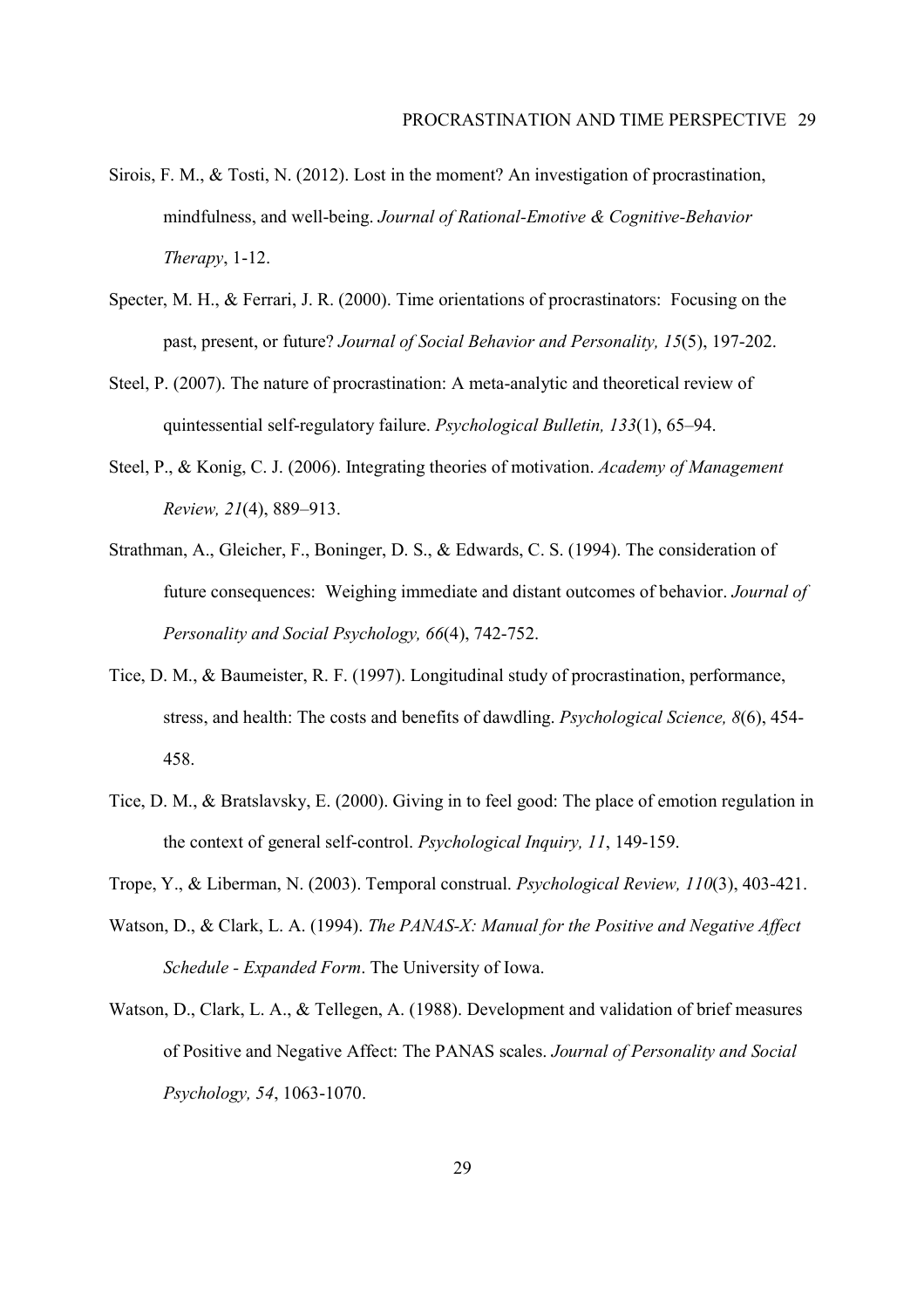- Whitener, E. M. (1990). Confusion of confidence intervals and credibility intervals in metaanalysis. *Journal of Applied Psychology, 75*(3), 315-321.
- Zacher, H., & de Lange, A. H. (2011). Relations between chronic regulatory focus and future time perspective: Results of a cross-lagged structural equation model. *Personality and Individual Differences, 50*(8), 1255-1260.
- Zimbardo, P. G., & Boyd, N. (1999). Putting time in perspective: A valid, reliable, individualdiVerences metric. *Journal of Personality and Social Psychology*,, 17, 1271-1288.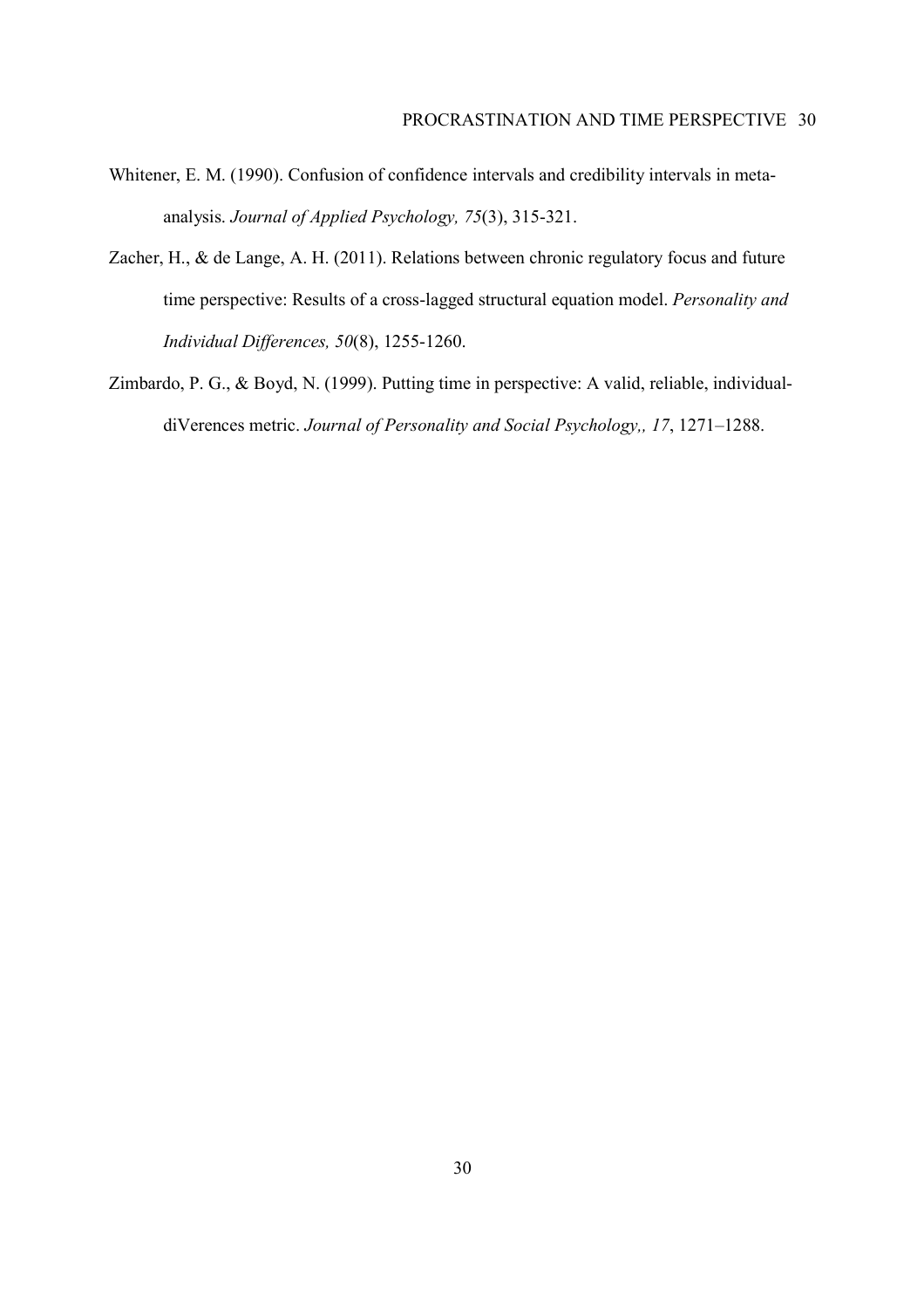## Table 1.

|                |                  |         |       | Age (years) |                             |
|----------------|------------------|---------|-------|-------------|-----------------------------|
|                |                  | Percent |       |             |                             |
| Sample         | $\boldsymbol{N}$ | Female  | M     | SD          | Measures                    |
|                | 210              | 67.5    | 34.28 | 14.32       | GPS, CFC, PSS, PANAS        |
| $\overline{2}$ | 980              | 36.3    | 32.60 | 9.94        | GPS, CFC                    |
| 3              | 283              | 74.2    | 26.95 | 11.43       | GPS, ZTPI-S                 |
| 4              | 140              | 67.5    | 33.02 | 16.73       | AIP-R, ZTPI-S, PSS, PANAS-X |
| 5              | 257              | 70.4    | 33.79 | 12.33       | GPS, AIP-R, CFC             |

*Demographic Characteristics and Measures Used for Each Sample* 

Note: GPS = General Procrastination scale; AIP-R = Adult Inventory of Procrastination, revised; CFC = Consideration of Future Consequences scale; ZTPI-S = Zimbardo Time Perspective Inventory, short form; PSS = Perceived Stress scale; PANAS = Positive and Negative Affect Schedule.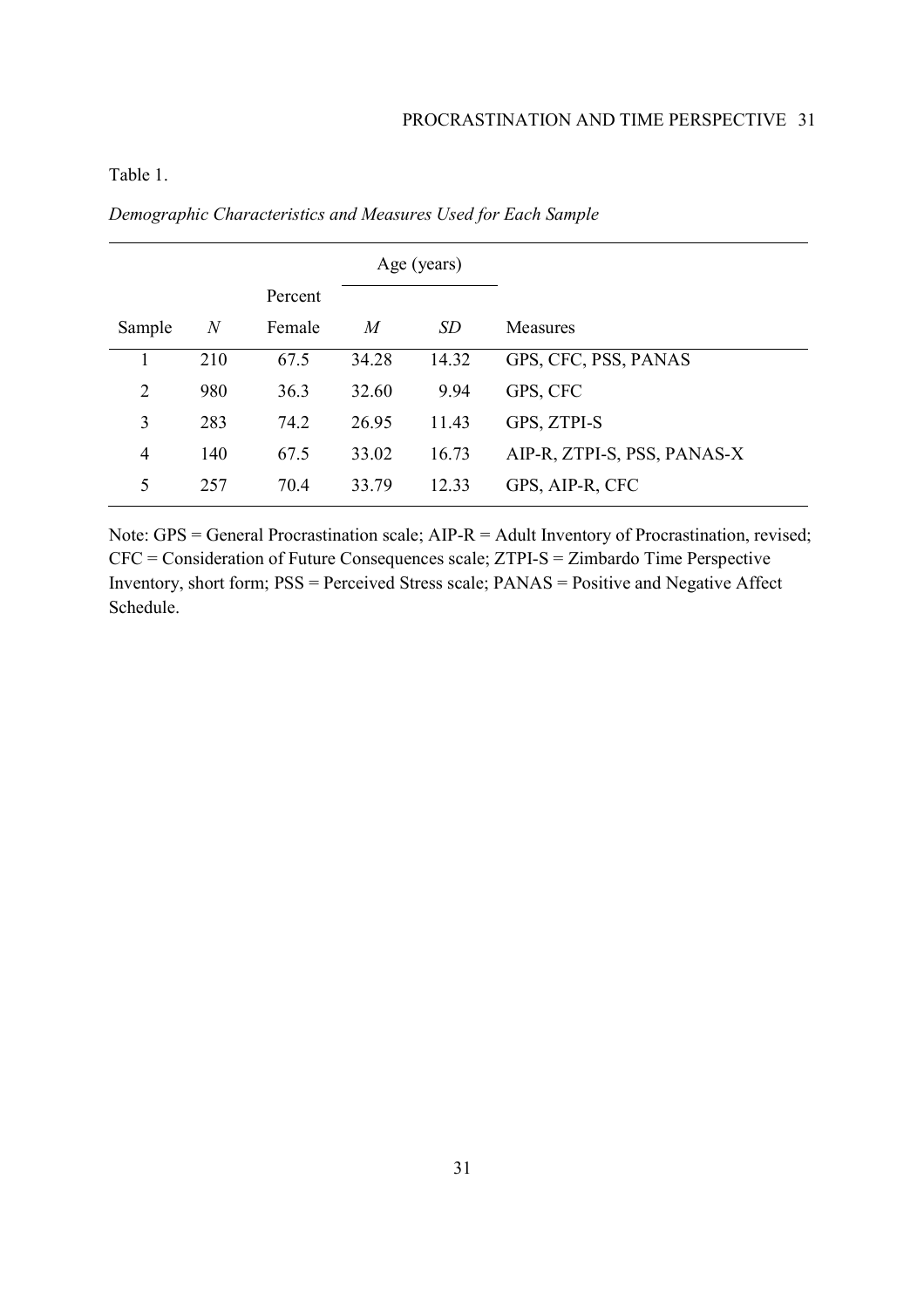## Table 2

|                           | Sample 1<br>$N = 210$ |       | Sample 2<br>$N = 980$ |          | Sample 3<br>$N = 283$ |          | Sample 4<br>$N = 140$ |       | Sample 5<br>$N = 257$ |      |       |          |                |       |          |
|---------------------------|-----------------------|-------|-----------------------|----------|-----------------------|----------|-----------------------|-------|-----------------------|------|-------|----------|----------------|-------|----------|
|                           | $\overline{M}$        | (SD)  | $\alpha$              | $\cal M$ | (SD)                  | $\alpha$ | $\boldsymbol{M}$      | (SD)  | $\alpha$              | M    | (SD)  | $\alpha$ | $\overline{M}$ | (SD)  | $\alpha$ |
| Procrastination - GPS     | 2.47                  | (.62) | .88                   | 2.71     | (.69)                 | .91      | 2.84                  | (.67) | .91                   | 2.60 | (.67) | .88      | ---            |       |          |
| Procrastination - AIP-R   |                       |       |                       |          |                       |          |                       |       |                       |      |       |          | 3.12           | (.97) | .88      |
| Future time perspective   | $---$                 |       |                       |          |                       |          | 3.36                  | (.74) | .85                   | 3.39 | (.74) | .94      | $---$          |       |          |
| $-ZTPI-S$                 |                       |       |                       |          |                       |          |                       |       |                       |      |       |          |                |       |          |
| Future time perspective - | 3.44                  | (.67) | .83                   | 3.34     | (.67)                 | .87      |                       |       |                       |      |       |          | 3.39           | (.58) | .83      |
| <b>CFC</b>                |                       |       |                       |          |                       |          |                       |       |                       |      |       |          |                |       |          |
| Present time perspective  | ---                   |       |                       |          |                       |          | 2.75                  | (.65) | .68                   | 2.86 | (.65) | .68      | $---$          |       |          |
| Perceived Stress          | 2.91                  | (.61) | .84                   | ---      |                       |          |                       |       | ---                   | 2.73 | (.73) | .89      | $---$          |       |          |
| Positive affect - PANAS   | 3.06                  | (.74) | .85                   |          |                       |          |                       |       |                       | 3.03 | (.92) | .93      |                |       |          |

*Summary of the Characteristics of the Study Variables for the Five Independent Samples* 

Note: GPS = General Procrastination scale; AIP-R = Adult Inventory of Procrastination, revised; CFC = Consideration of Future Consequences scale; ZTPI-S = Zimbardo Time Perspective Inventory, short form; PSS = Perceived Stress scale; PANAS = Positive and Negative Affect Schedule. All means are based on a 5-point scale, except for the AIP-R which is based on a 7-point scale.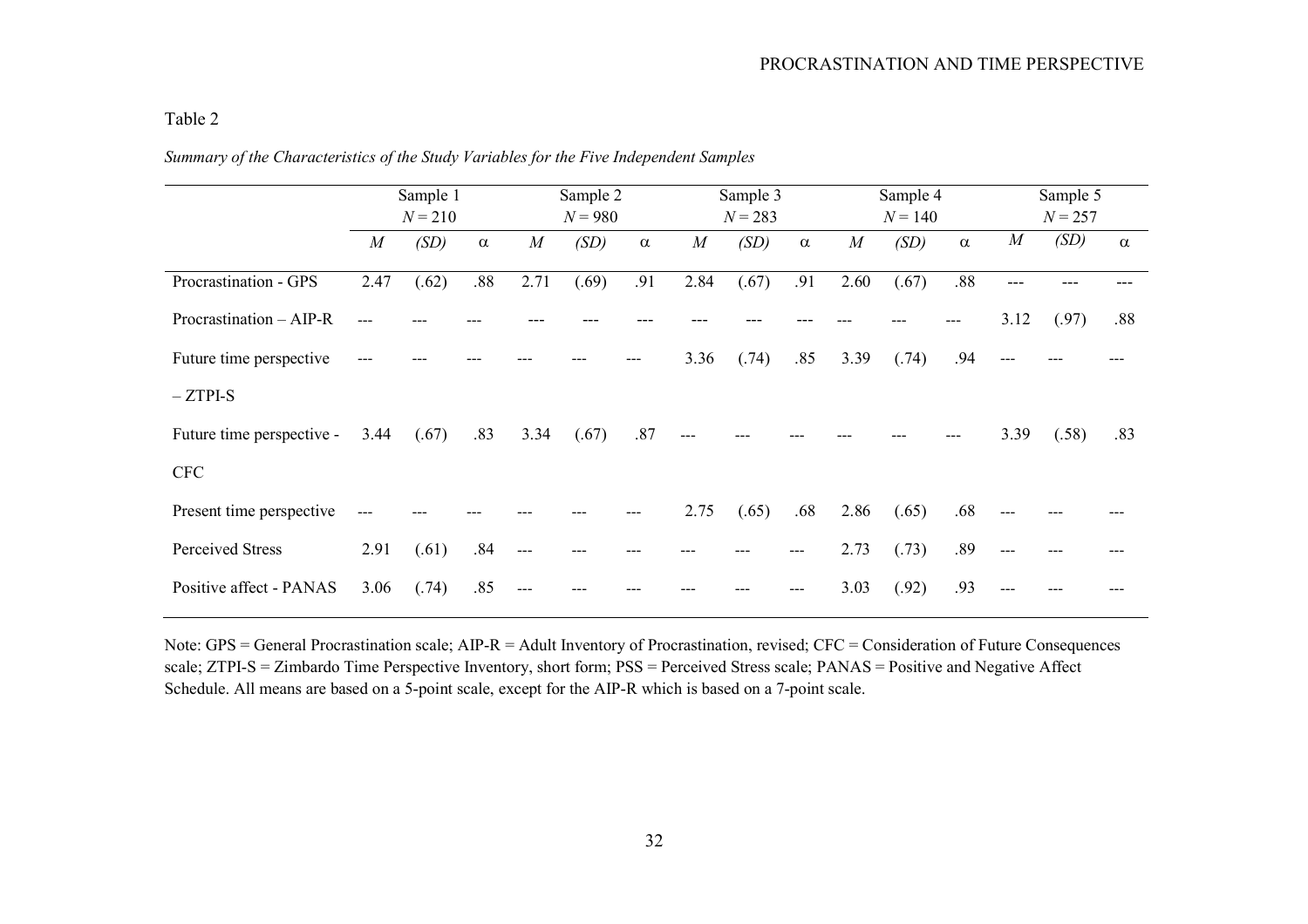## Table 3.

*Meta-Analyzed Bivariate Correlations Between Procrastination, Present and Future Time Perspective Across Fourteen Samples (Total N = 4,312).* 

|    |                                                           |             |                 |                           |                                       | <b>Bivariate correlations</b>          |                                |  |  |
|----|-----------------------------------------------------------|-------------|-----------------|---------------------------|---------------------------------------|----------------------------------------|--------------------------------|--|--|
|    | Study                                                     | $\mathbf N$ | Sample          | Procrastinati<br>on scale | Time<br>perspective<br>scale          | Future time<br>perspective             | Present<br>time<br>perspective |  |  |
| 1. | Unpub. data set                                           | 210         | Adults          | <b>GPS</b>                | <b>CFC</b>                            | $-.422$                                | $---$                          |  |  |
| 2. | Unpub. data set                                           | 980         | Adults          | <b>GPS</b>                | <b>CFC</b>                            | $-.386$                                | ---                            |  |  |
| 3. | Unpub. data set                                           | 283         | Adults          | <b>GPS</b>                | <b>ZTPI-S</b>                         | $-.625$                                | .310                           |  |  |
| 4. | Unpub. data set                                           | 140         | Adults          | <b>GPS</b>                | ZTPI-S                                | $-.489$                                | .132                           |  |  |
| 5. | Unpub. data set                                           | 257         | Adults          | $AIP-R$                   | <b>CFC</b>                            | $-.360$                                | ---                            |  |  |
| 6. | Dutta & Deshano<br>$(2013)$ , unpub. data                 | 281         | Students        | <b>GPS</b>                | <b>CFC</b>                            | $-.358$                                |                                |  |  |
| 7. | Deyling (2008) unpub.<br>thesis                           | 78          | <b>Students</b> | <b>APS</b>                | <b>FTOS</b>                           | $-.368$                                | ---                            |  |  |
| 8. | Nedeljkovic & Kostic<br>(2013) unpub. conference<br>paper | 480         | <b>Students</b> | <b>GPS</b>                | <b>ZTPI</b>                           | $-.508$                                | .193                           |  |  |
| 9. | Diaz-Morales et al.<br>(2008)                             | 509         | Adults          | $AIP-R$                   | <b>ZTPI</b>                           | $-.46$                                 | .13                            |  |  |
|    | 10. Ferrari & Díaz-Morales<br>(2007)                      | 275         | Adults          | $AIP-R$                   | <b>ZTPI</b>                           | $-.53$                                 | .14                            |  |  |
|    | 11. Gupta et al. (2012)                                   | 236         | Adults          | <b>GPS</b>                | ZTPI-S                                | $-.365$                                | $-.087$                        |  |  |
|    | 12. Jackson, et al. (2003)                                | 147         | Students        | <b>TPS</b>                | <b>ZTPI</b>                           | $-.53$                                 | .31                            |  |  |
|    | 13. Sirois (2004)                                         | 221         | <b>Students</b> | <b>GPS</b>                | <b>CFC</b>                            | $-.348$                                | $---$                          |  |  |
|    | 14. Specter & Ferrari (2000)                              | 215         | Students        | $AIP-R$                   | <b>TOS</b>                            | $-.37$                                 | $-.02$                         |  |  |
|    | Meta-analysis results                                     |             |                 |                           | Average $r(k)$<br>${\bf N}$<br>95% CI | $-.448(14)$<br>4,312<br>$[-.50, -.40]$ | .145(8)<br>2,285<br>[.06, .23] |  |  |
|    |                                                           |             |                 |                           |                                       |                                        |                                |  |  |

Note: GPS = General Procrastination scale; AIP-R = Adult Inventory of Procrastination, revised; APS = Aitken Procrastination Scale; TPS = Tuckman Procrastination Scale; CFC = Consideration of Future Consequences scale; ZTPI-S = Zimbardo Time Perspective Inventory, short form; FTOS = Future Time Orientation Scale; TOS = Time Orientation Scale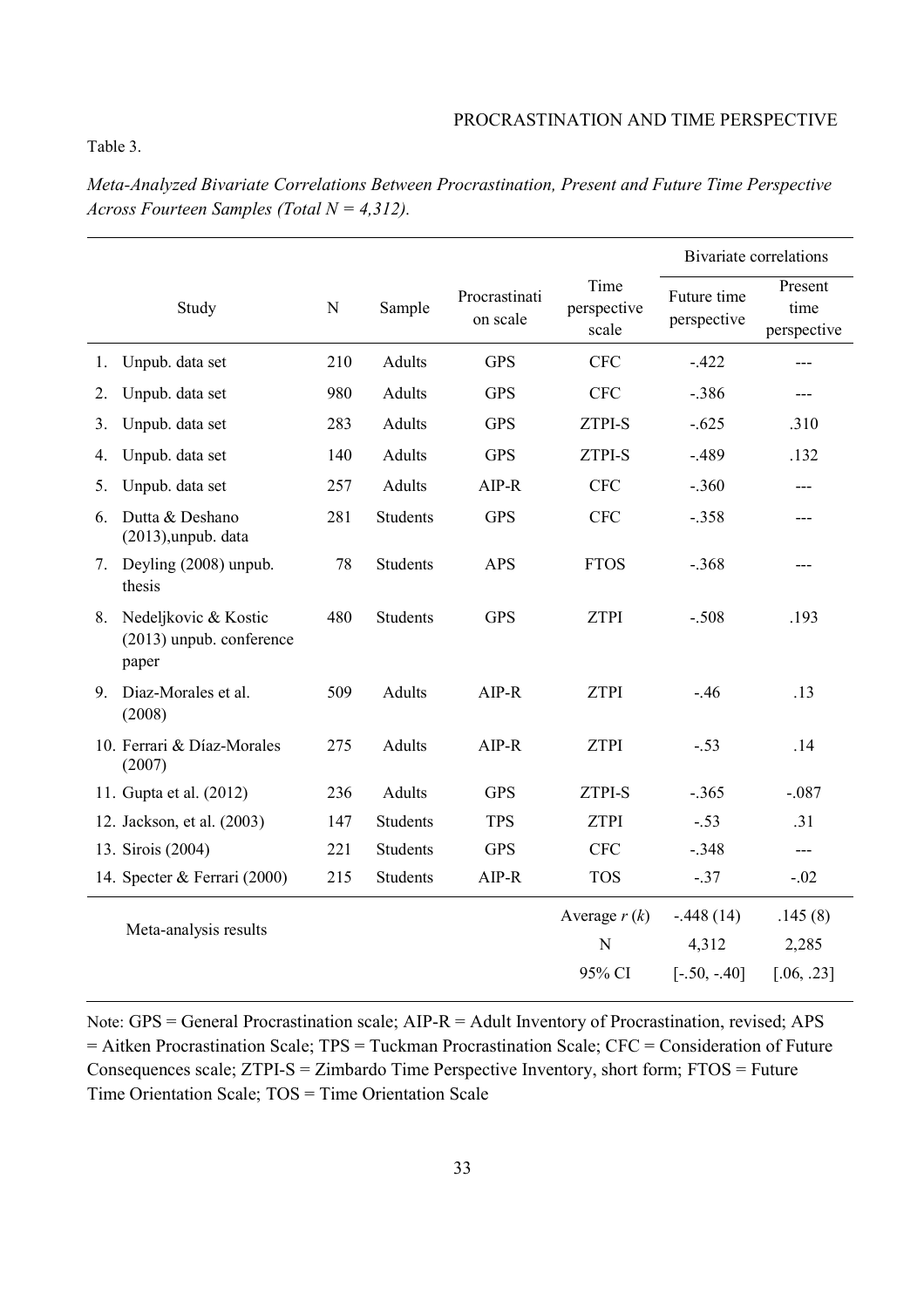# Table 4.

| Variable                   |         | 2       | 3       | $\overline{4}$ |
|----------------------------|---------|---------|---------|----------------|
| 1. Procrastination         |         | $-49**$ | $.35**$ | $-27**$        |
| 2. Future time perspective | $-42**$ | ---     | $-36**$ | $.43**$        |
| 3. Perceived stress        | $31**$  | $-26**$ | $---$   | $-38**$        |
| 4. Positive affect         | $-27**$ | $.20**$ | $-22**$ | ---            |

*Bivariate Correlations Among the Mediation Model Variables in Samples 1and 4* 

*Note:* Correlations for Sample 1 ( $N = 210$ ) are below the diagonal and correlations Sample 4 ( $N = 140$ ) are above the diagonal;  $**p* < .05, ***p* < .01$ .